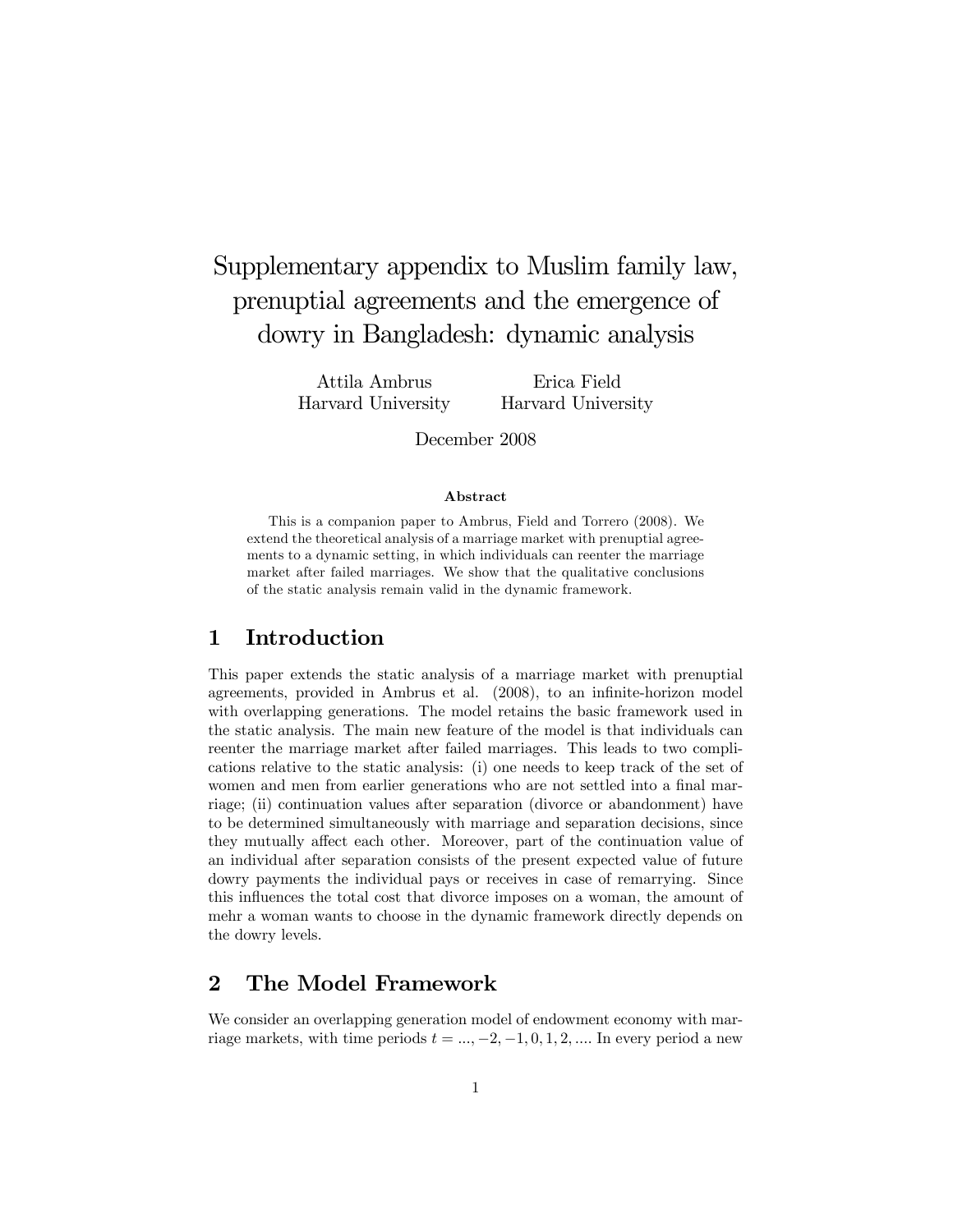cohort of young women and men are born.<sup>1</sup> We assume that each cohort consists of a continuum of women and men, of the same size. All individuals live for an infinite number of periods, and they discount future payoffs using the same constant discount factor  $\delta$ <sup>2</sup>

Within each period, the sequence of events is the following: (1) endowments realize: all men receive endowment  $e$ , and all women receive endowment  $e'$ ; (2) individuals eligible for marriage decide whether to marry and choose a marriage contract (see below for the description of the contract); (3) women and men who want to marry get matched to each other (see the matching technology below), and exchange a transfer (dowry or bride price, depending on the identity of the receiver); (4) the ex ante unknown match qualities of couples realize (see below in more detail); (5) married men decide whether to divorce or abandon their wives;  $(6)$  men who decide to divorce pay a transfer to their spouses, the amount of which depends on the marriage contract signed; (7) individuals consume.

Separation, which can be either abandonment or divorce, is a unilateral decision of men. Men who are eligible to marry are: all men from the new cohort, and all men from previous cohorts who either abandoned or divorced their former wives. Women who are eligible to marry are: all women from the new cohort, and all women from previous cohorts who got divorced by their former husbands. Abandoned women (who are still married on paper) are not eligible to marry again.

All individuals have the same utility function, which is additively separable in time. Utilities in each period depend on consumption and marital status in an additively separable manner:  $U(c, x) = u(c) + x$ , where c is consumption in the given period, and  $x$  is the utility from current marital status. Below we focus on the case when  $u(c) = c$ . Because of the linear utility setup, we also assume that the rate of interest is  $r = \frac{1}{\delta} - 1$ , otherwise individuals would like to either consume all their lifetime income in period 1, or postpone consumption indefinitely.3

We normalize  $x$ , the utility term from marital status, to be 0 for individuals not in an active marriage (single, divorced, or abandoned). For man  $i$ , the utility of being married in period t is  $X_i + \varepsilon_i^t$ . The term  $X_i$  is individual-specific and known by the man ex ante, while  $\varepsilon_i^t$  is a match-specific random component that is unknown to him before entering the marriage. The latter represents the couple's (or the wife's and in-laws') unobservable level of compatibility. The

<sup>1</sup>This formulation (no initial period and infinitely lived individuals) makes the definition of stationary equilibrium simple, since in such equilibrium the environment is stationary for individuals (conditional on current marriage status). Alternatively, we could specify the model with an initial period and individuals who live for some finite K periods, and look at equilibria that are stationary from period K on. This formulation would have the added complication of the environment not being stationary for individuals, hence we would need to keep track of decisions of individuals of age 1,...,K separately.

<sup>&</sup>lt;sup>2</sup>As usual, this discount factor can incorporate a constant probability with which an individual dies at the end of any period. That is, the model can be reinterpreted in a way that individuals have finite life-spans with probability 1.

<sup>&</sup>lt;sup>3</sup>Alternatively, we could simply assume no intertemporal substitution, which is arguably realistic in this setting.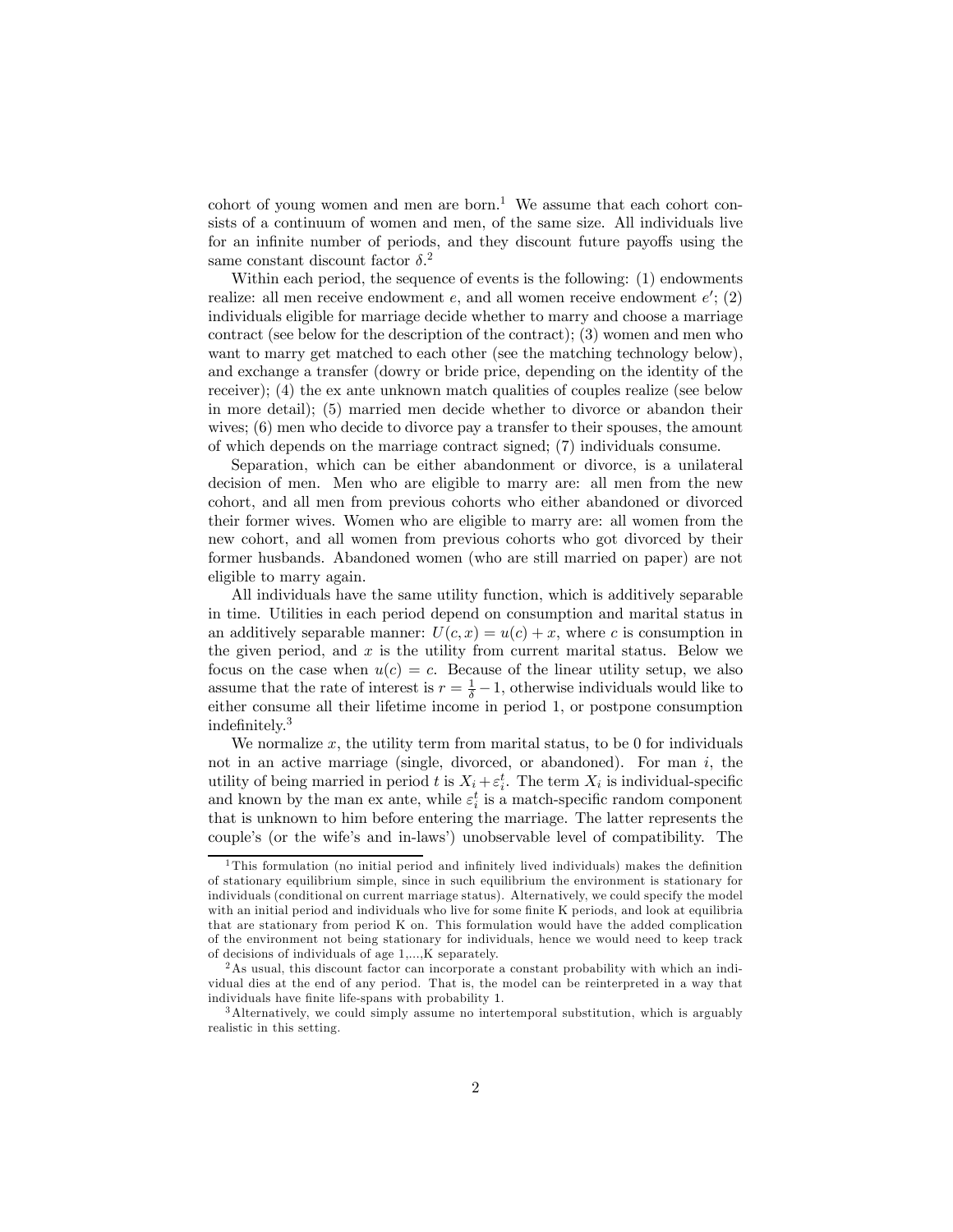distribution of  $X_i$  in a cohort is assumed to be continuous and have strictly positive density over  $R$ , and have finite first and second moments. The random term  $\varepsilon_i^t$  is conditionally independent of  $X_i$ , and its distribution for any potential bride has the same density function  $\varphi()$ , which is assumed to be continuous and strictly positive over  $R$ , and have finite first and second moments. Intuitively, a higher  $X_i$  implies that man i is more eager to be married, while a higher  $\varepsilon_i$ means that man i has less incentive to separate from his current wife. Once  $\varepsilon_i$ is realized for a given wife, it remains the same for all subsequent periods if the man stays with the same woman. However, if the man separates and remarries, a new  $\varepsilon_i$  is drawn, which is independent of the previous realization.<sup>4</sup>

In case of abandoning his wife, a man incurs an exogenous cost  $q \in R_+ \cup \{\infty\}.$ In case of divorce, a man has to pay an amount of money  $m_0$ , specified by the law, to his wife, plus whatever additional amount m the couple agreed upon in their marriage contract.

To woman j, getting married provides individual-specific utility  $Y_j$  in each period of her life, which is known by her ex ante.5 However, being divorced or abandoned imposes socioeconomic costs. The total monetary costs that divorce imposes on the woman is  $D_j$ , an individual-specific amount that is known ex ante. The monetary value of these costs in case of abandonment is  $A_i$ , where we assume  $A_j \geq D_j - m_0$ . This assumption implies that even a woman with mehr 0 would prefer to get officially divorced than abandoned. The distribution of  $(Y_i, A_i, D_i)$  in each cohort is assumed to have a continuous density function and finite first and second moments, and the marginal density of  $(Y_i, D_i)$  is assumed to be positive over  $R^{2.6}$ 

# 3 Matching technology and equilibrium

Within every period, we assume a frictionless matching technology. We assume that there is a continuum of possible marriage contracts, corresponding to mehr levels  $m \in [0,\infty)$ , and each of them is assigned a price, that is an amount of transfer that the woman entering a marriage with the given contract has to pay to her husband at the beginning of marriage. We denote the transfer specified for a contract with mehr m by  $d(m)$ , and refer to it as the dowry attached to mehr level  $m$  - although we allow  $d(m)$  to be negative, in which case the precise terminology would be bride price. At the beginning of any period, individuals who are eligible to marry observe dowry levels  $d(m)$  for  $m \in [0, \infty)$ , and decide whether to enter the market, and if yes then what contract (what level of  $m$ ) to

<sup>4</sup>Note that as opposed to the static model in Ambrus et al. (2008), here we assume that even if separation occurs in the first period that the couple is married, the random match quality realization does enter the man's utility function (for one period).

<sup>&</sup>lt;sup>5</sup>Allowing for a random component, as in the case of the utility term for men, would not make any difference, since it is men and not women who decide whether to separate. The import assumption in the model is that men have a lower threshold of match quality realization for wanting to end the marriage.

<sup>&</sup>lt;sup>6</sup>This formulation allows for  $D_j$  to be zero or negative for some women, although it is natural to assume that the variable is strictly positive for most women.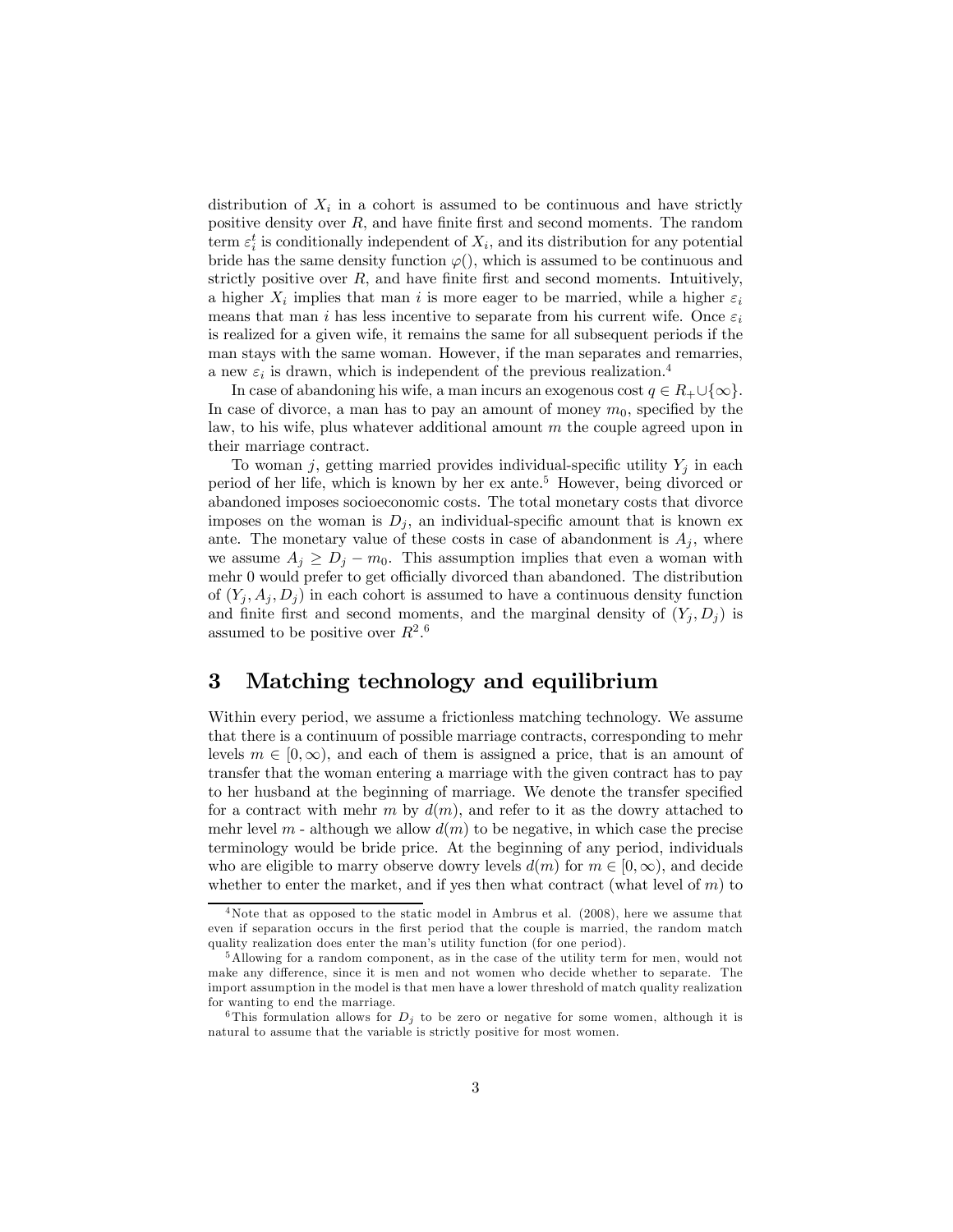choose.

Let the set of women and men who decide to get married (that is, choose some contract m) at some period by W and M, respectively. Let  $\widetilde{m}_W(w)$  denote the mehr choice of any  $w \in W$ , and let  $\widetilde{m}_M(m)$  denote the mehr choice of any  $m \in M$ . We say that the marriage market clears at the given period if there is a bijection  $b : W \to M$  that is (i) measure-preserving, i.e.  $\lambda_M(b(W')) = \lambda_W(W')$ for every Borel  $W' \subset W$ ; (ii) matches individuals who want to sign the same contract:  $\widetilde{m}_M(b(w)) = \widetilde{m}_W(w)$  for every  $w \in W$ .

Note that the definition of market clearing implies that for every  $S \subset [0,\infty)$ the following holds: if the sets of women and men choosing contracts from  $S$ , denoted by  $W^S$  and  $M^S$  are measurable then  $\lambda_M(M^S) = \lambda_W(W^S)$  - that is, supply and demand are equal for all contracts.

So far we only defined market clearing at a given period of time, given decisions of individuals eligible to marry. These decisions depend on expectations on dowry levels and divorce probabilities in subsequent periods. We now define stationary equilibrium in this environment, in which dowry levels stay constant over time, the decisions of women and men are stationary, given these decisions the market clears in every period, and given the dowry function and decisions of others, every individual's marriage and separation decisions are optimal, at any point of time. Strategies are stationary if (i) decisions of individuals whether to marry and what contract to sign do not depend on the time period and on what happened in the market beforehand; (ii) decisions of married men whether to stay in the marriage, abandon, or divorce the current wife only depend on the match quality realization in the current marriage and on the mehr specified in the marriage contract, not on the time period and on what happened in the market beforehand.

Definition: A stationary equilibrium in the marriage market consists of a dowry function  $d: R_+ \to R$  and a profile of stationary strategies of individuals such that: (i) given that dowries belonging to different levels of mehr are constantly d, the decisions of all individuals at any point of time are sequentially rational; (ii) given the profile of strategies, the market almost surely clears at every period.

From now on, for ease of exposition, we refer to stationary equilibrium simply as equilibrium.

## 4 Basic properties of equilibrium

The first result we derive states that in any equilibrium, for any mehr level there is a critical value such that a match quality realization below this value induces the man to separate, while a match quality realization above this value induces him to stay in the marriage forever. In essence, men face an optimal stopping time problem. Moreover, this critical value is decreasing in the level of mehr,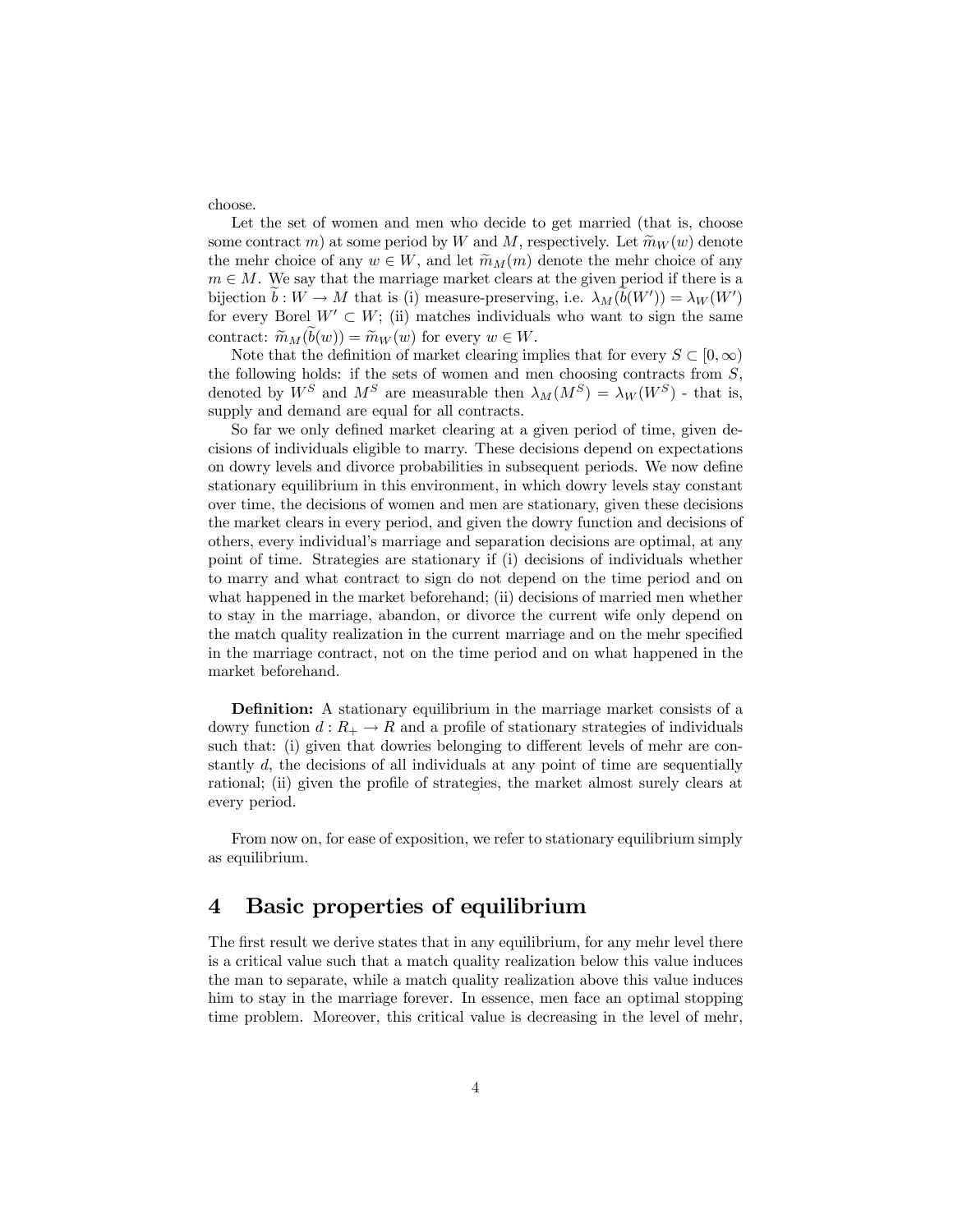meaning that mehr serves as an exit barrier for the man. For all proofs, see the Appendix.

We assume throughout that  $q \neq m_0$ . For any  $m \geq 0$ , let  $c_m = \min(q, m_0 +$  $(m)$ .

**Claim 1:** In equilibrium, there is a critical value  $\varepsilon^c$  such that if the marriage contract specifies  $m \geq 0$ , then a match quality realization smaller than  $\varepsilon^c$  −  $\frac{1-\delta}{\delta}(c_m - c_0)$  induces him to separate at the end of the first period of marriage, while a match quality realization larger than  $\varepsilon^c - \frac{1-\delta}{\delta}(c_m - c_0)$  induces him to stay in the marriage forever. If  $q > m_0$  then every separation is divorce, and if  $q < m_0$  then every separation is abandonment.

Claim 1 implies that in equilibrium, contingent on the marriage contract all men separate under the same contingencies - that is, the probability that man i separates from his current wife does not depend on  $X_i$ . The reason behind this is that match quality enters linearly in the utility functions of men. The term  $c_m$  is the effective cost of a marriage contract with mehr m for the man, contingent on separation. Note that it strictly increases only as long as  $m_0+m< q$ , otherwise the man should optimally choose abandonment and avoid paying divorce transfers. The term  $\frac{1-\delta}{\delta}(c_m-c_0)$  is the amount of match quality reduction a man is willing to endure in a marriage with mehr  $m$ , relative to a marriage with 0 mehr. If  $q > m_0$  then in equilibrium women never specify mehr levels which could make the husband prefer abandonment over divorce. If  $q \lt \ell$  $m<sub>0</sub>$  then mehr is inconsequential, since for any feasible mehr level abandonment is less costly for a man than official divorce.

The next claim reveals an important feature of the dowry function in equilibrium.

**Claim 2:** In equilibrium, there is  $d_0 \in R$  such that  $d(m) = d_0 + \pi(m)$  for every m chosen in equilibrium, where  $\pi(m) \equiv$  $\varepsilon^c - \frac{1-\delta}{\delta}(c_m-c_0)$  $\int_{-\infty}^{\infty} \varphi(x)(c_m - c_0) dx +$  $\overline{c}$ 

$$
\int\limits_{\varepsilon^c - \frac{1-\delta}{\delta}(c_m - c_0)} \varphi(x) \frac{\delta}{1-\delta} (\varepsilon^c - x) dx.
$$

The dowries in equilibrium contracts can be decomposed as a sum of the base level dowry  $d_0$ , and the price of the mehr specified in the contract,  $\pi(m)$ . The price of mehr is increasing in  $m$ , and it exactly compensates the groom for the expected extra cost that the mehr imposes on him. To see this, note that the first term in the expression for  $\pi(m)$  is the expected cost that that mehr  $m$  imposes on the man by increasing the amount of transfer he has to pay in case of divorce (which occurs after match quality realizations bad enough that mehr  $m$  cannot keep the man in the marriage), while the second term is the expected cost that mehr  $m$  imposes on the man by keeping him in a less than ideal marriage (which occurs after match quality realizations that are bad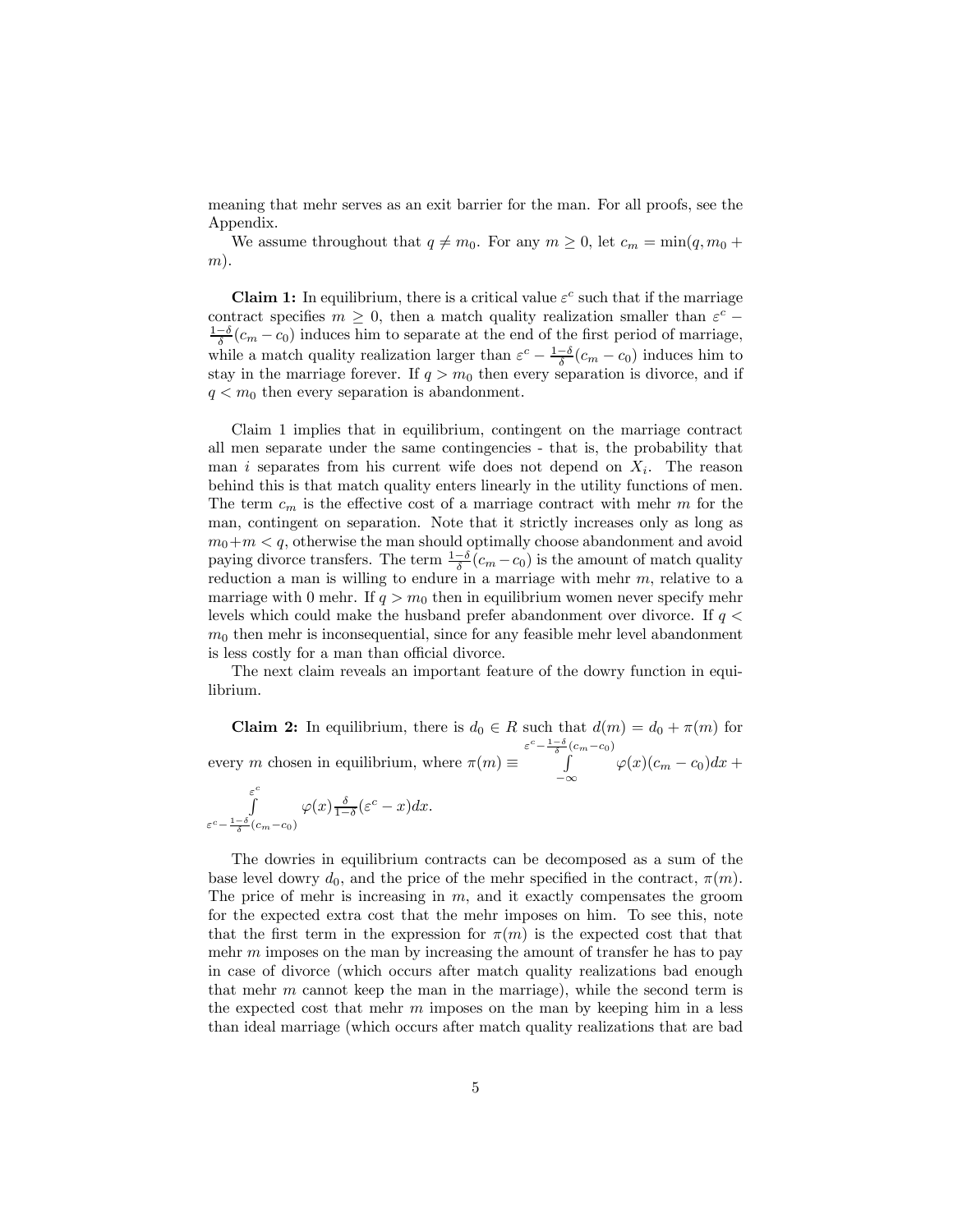enough such that the man would divorce if the mehr was specified to be 0, but not when the specified mehr is  $m$ ).

Note that if  $q < m_0$  then  $\pi(m) = 0$  for every  $m \in R_+$ , since in this case  $c_m = c_0$  for every  $m \in R_+$ . In this parameter region, mehr is inconsequential, and therefore mehr levels specified in marriage contracts are indetermined. On the other hand, if  $q > m_0$  then there is a unique optimal mehr choice for any woman, characterized by the next result.

Define  $D^* = m_0 - \delta d_0$  and  $D^{**} = q - \delta d_0 - \delta \pi (q - m_0)$ .

**Claim 3:** Suppose  $q > m_0$ . Then in any period in which woman j chooses to marry:

(i) If  $D_i \leq D^*$  then she chooses  $m = 0$ ;

(ii) If  $D^* < D_j < D^{**}$  then the m she chooses is the unique solution to the equation  $m = D_i + \delta[d_0 + \pi(m)] - m_0;$ 

(iii) If  $D^{**} \leq D_j$  then she chooses  $m = q - m_0$ ;

To interpret the above result, note that if woman  $j$  in equilibrium chooses a mehr level  $m$ , the over all cost of being divorced, from the point of view of the period of divorce, is  $D_i + \delta[d_0 + \pi(m)]$ . In particular,  $D_i$  is the direct social cost that the divorce imposes on her, while  $d_0+\pi(m)$  is the dowry that she has to pay to marry again next period with the same contract, the present value of which is  $\delta[d_0 + \pi(m)]$ . Women in equilibrium choose a mehr level that minimizes the difference between  $m_0 + m$ , that is the total compensation they receive in case of divorce, and the above over all cost, subject to two constraints: the nonnegativity requirement on m, and the constraint that  $m \leq q-m_0$ . The latter is because  $m > q - m_0$  implies that the husband strictly prefers abandonment to divorce. Note that the result implies that every couple chooses a mehr level that maximizes the joint surplus of the couple, subject to the constraints  $m \geq 0$  and  $m \leq q - m_0$ . If neither of these constraints bind, the mehr level is specified such that the husband decides to divorce exactly after match quality realizations for which the sum of continuation values of the spouses are higher in case of divorce than in case of staying together.

Since the mehr a woman j chooses in equilibrium only depends on  $D_j$ , for any equilibrium, we can define function  $m: R_+ \to R_+$  such that  $m(D)$  is the amount of mehr that a woman with marriage utility parameter D chooses in the equilibrium, if she decides to marry.

Lastly, we characterize individuals' choices whether to get married or not in equilibrium. Let  $X^c$  be defined implicitly by:  $\frac{u(e)}{1-\delta} = d_0 +$  $-\frac{1-\delta}{\delta}c_0 - X^c$ −∞  $\varphi(\varepsilon)[u(e)]$  $X^c + \varepsilon - c_0 + \delta \frac{u(e)}{1-\delta} \big] d\varepsilon + \int_{1-\delta}^{\infty}$  $-\frac{1-\delta}{\delta}c_0 - X^c$  $\varphi(\varepsilon) \frac{u(e) + X^c + \varepsilon}{1 - \delta} d\varepsilon$  (\*)

Note that the right hand side of  $(*)$  is continuous and strictly increasing in both  $d_0$  and  $X^c$ , and it goes to  $-\infty$  and  $+\infty$  as  $X^c$  goes to  $-\infty$  and  $+\infty$ , which means that  $X^c$  is well-defined.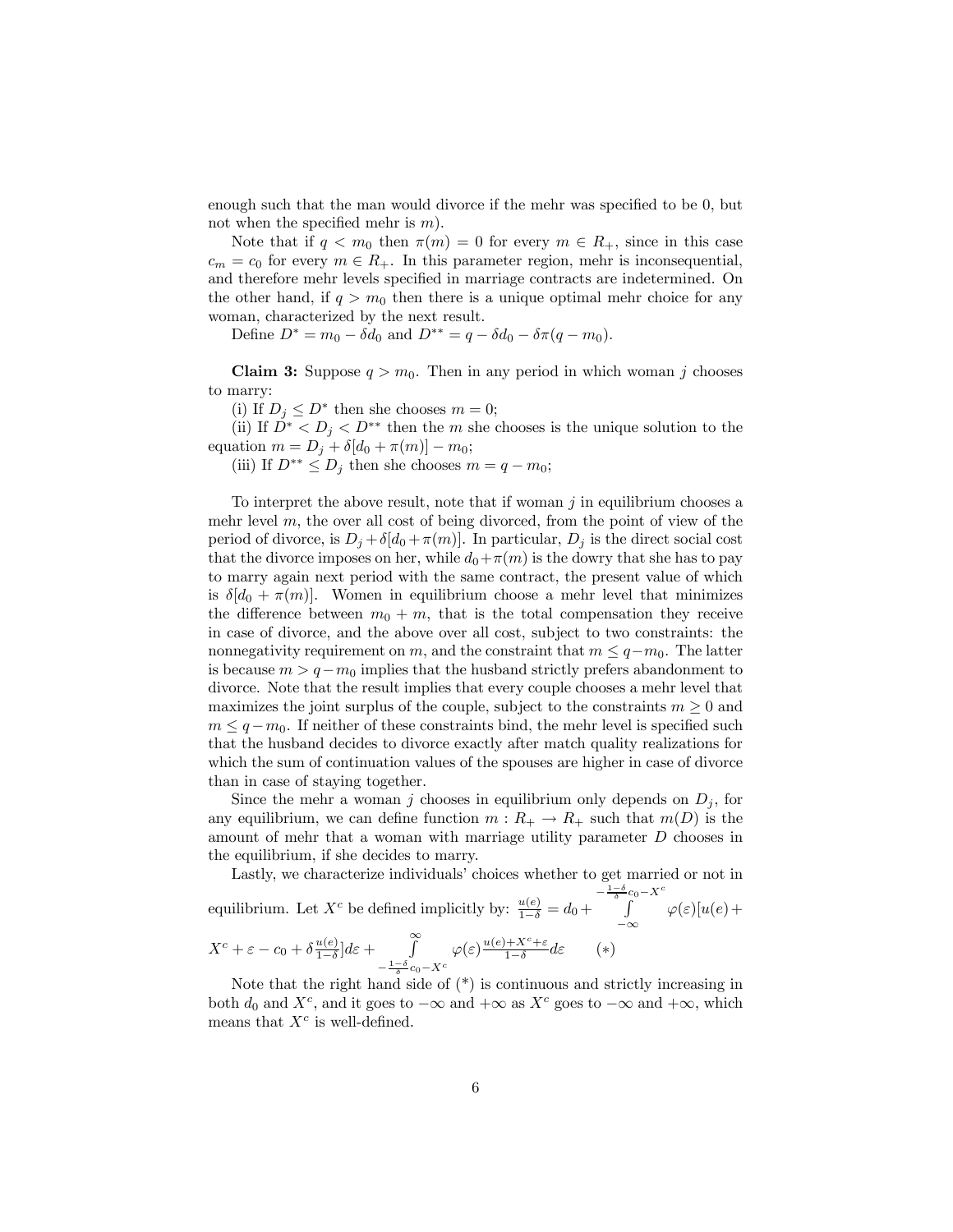**Claim 4:** In equilibrium, any man i with  $X_i > X^c$  gets married at any period he is eligible to marry, and any man i with  $X_i < X^c$  stays single for all periods. Moreover,  $\varepsilon^c = -X^c - \frac{1-\delta}{\delta}m_0$ .

Let  $Y_I^c(y)$  be defined implicitly by:

$$
\frac{u(e')}{1-\delta} = -d_0 - \pi(m(y)) + \int_{-\infty}^{-X^c - \frac{1-\delta}{\delta}m(y)} \varphi(x)(u(e') + Y_I^c(y) + m_0 +
$$
  

$$
m(y) - y + \delta \frac{u(e')}{1-\delta} dx + \int_{-X^c - \frac{1-\delta}{\delta}m(y)}^{\infty} \varphi(x) \frac{u(e') + Y_I^c(y)}{1-\delta} dx \qquad (*)
$$

Let  $Y_{II}^c(y)$  be defined implicitly by:

$$
\frac{u(e')}{1-\delta} = -d_0 + \int_{-\infty}^{-X^c} \varphi(x)(u(e') + Y^c_{II}(y) - y)dx +
$$
  

$$
\int_{-X^c}^{\infty} \varphi(x) \frac{u(e') + Y^c_{II}(y)}{1-\delta} dx
$$
  

$$
-y + \delta
$$

Claim 3 implies that the right-hand sides of  $(**)$  and  $(***)$  are strictly decreasing and continuous in  $d_0$ . Moreover, the right-hand side of  $(**)$  is strictly increasing and continuous in  $Y_I^c(y)$ , while the right-hand side of  $(*^{**})$  is strictly increasing and continuous in  $Y_{II}^c(y)$ . Finally, the right-hand sides of bothe equaltions go to  $-\infty$  and  $+\infty$  as  $Y_I^c(y)$  and  $Y_{II}^c(y)$  go to  $-\infty$  and  $+\infty$ . This implies that  $Y_I^c(y)$  and  $Y_{II}^c(y)$  are well-defined.

**Claim 5:** If  $q > m_0$  then in equilibrium, woman j gets married at any period she is eligible to marry if  $Y_j > Y_l^c(D_j)$ , and stays single for all periods if  $Y_j < Y_l^c(D_j)$ . If  $q < m_0$  then in equilibrium, woman j gets married at any period she is eligible to marry if  $Y_j > Y_{II}^c(A_j)$ , and stays single for all periods if  $Y_j < Y_{II}^c(A_j)$ .

It is now possible to show that there is only one level of  $d_0$  consistent with stationary equilibrium. The intuition is that the mass of women wanting to marry in any cohort is continuous and decreasing in  $d_0$ , going to 0 and 1 as  $d_0$  goes to  $+\infty$  and  $-\infty$ . Similarly, the mass of women wanting to marry in any cohort is continuous and increasing in  $d_0$ , going to 0 and 1 as  $d_0$  goes to  $-\infty$  and  $+\infty$ . Therefore, there is only one level of  $d_0$  at which the market clears. Note that once  $d_0$  is pinned down, if  $q > m_0$  then all variables of interest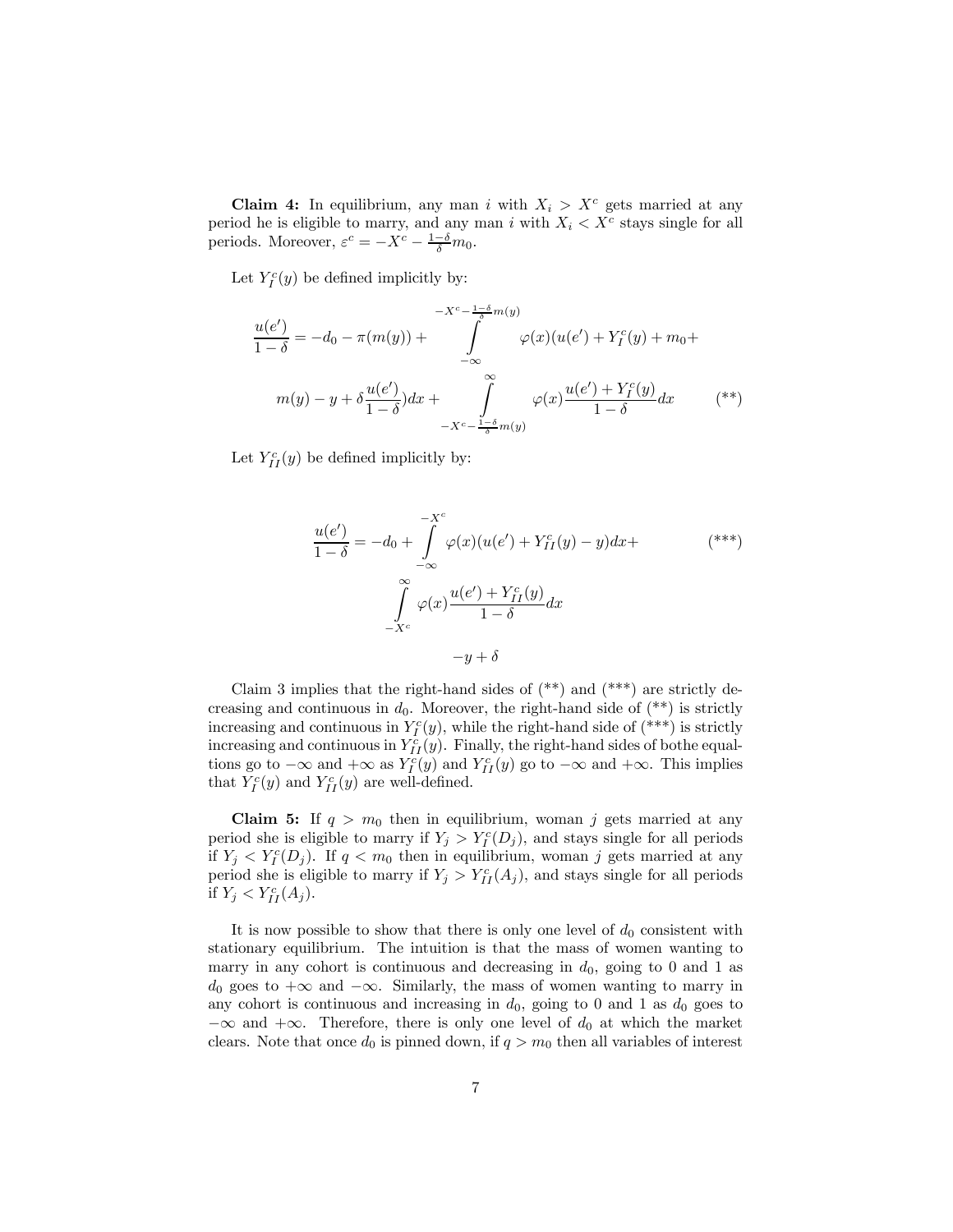(how many individuals marry from each cohort, what mehr levels couples choose, separation decisions of men) are uniquely determined by the claims above, hence equilibrium in our model is essentially unique. The same holds if  $q < m_0$ , with the exception of the mehr choices, which are inconsequential and hance undetermined.

**Proposition 1:** (existence and uniqueness) For any q and  $m_0$ , there exists an equilibrium. Moreover, for any two equilibria the following hold:

(i) if  $q>m_0$  then the set of mehr levels chosen in equilibrium is the same:  $[0, q - m_0];$ 

(ii)  $d(m)$  is the same for any  $m \in [0, q - m_0]$ ;

(iii) the set of women and men who decide to marry in each cohort are the same, up to a set of individuals of measure 0;

(iv) a woman marrying in both equilibria chooses exactly the same  $m$  in both equilibria.

## 5 Regime Changes and Theoretical Predictions

#### 5.1 Description of legal regimes in the model

We think about the marriage market before 1961 as a regime in which both alimony payments and the cost of abandonment for men are low. We refer to this period as Regime I, and assume that during this period  $m_0 = m_0^I$  and  $q = q<sup>I</sup>$ . An immediate conclusion from our model is that if  $q<sup>I</sup> > m<sub>0</sub><sup>I</sup>$  then mehr levels specified in marriage contracts have to be small, since given a mehr level higher than  $q^I - m_0^I$  a man would strictly prefer abandonment to divorce. Since women prefer the latter, it is not optimal for them to choose mehr levels that induce abandonment.

We model the legal change in 1961 as an increase in  $q$  to a level that makes abandonment prohibitively costly.<sup>7</sup> We refer to the period between 1961 and 1974 as Regime II, and assume that during this period  $q = \infty$  and  $m_0 =$  $m_0^{II} = m_0^I$ . Note that Claim 3 implies that in this regime every marrying couple signs a contract that maximizes the joint utility of the couple, subject to the nonnegativity constraint on mehr. If the latter constraint does not bind for woman  $j$  then she is perfectly compensated for the costs divorce imposes on her: she is paid the sum of the social cost  $D_j$  and the present value of the extra dowry she needs to pay next period when remarrying,  $\delta(d_0 + \pi(m))$ . If the  $m \geq 0$  constraint binds then woman j is "overcompensated" in case of divorce.

Finally, we model the change in 1974 as an increase in the contract-independent alimony transfer,  $m_0$ .<sup>8</sup> We refer to the period after 1974 as Regime III, and as-

 ${}^{7}$ As we argue in Section 5, this primarily applies to nonremote districts, where people in this period had access to legal institutions.

<sup>8</sup>As we argue in Section 5, this again primarily applies to nonremote districts. The expansion of legal enforcement institutions to remote areas at the same time implies that the legal change in these areas also increased  $q$  to a prohibitively high level (the same change as what occurred in nonremote districts in 1961).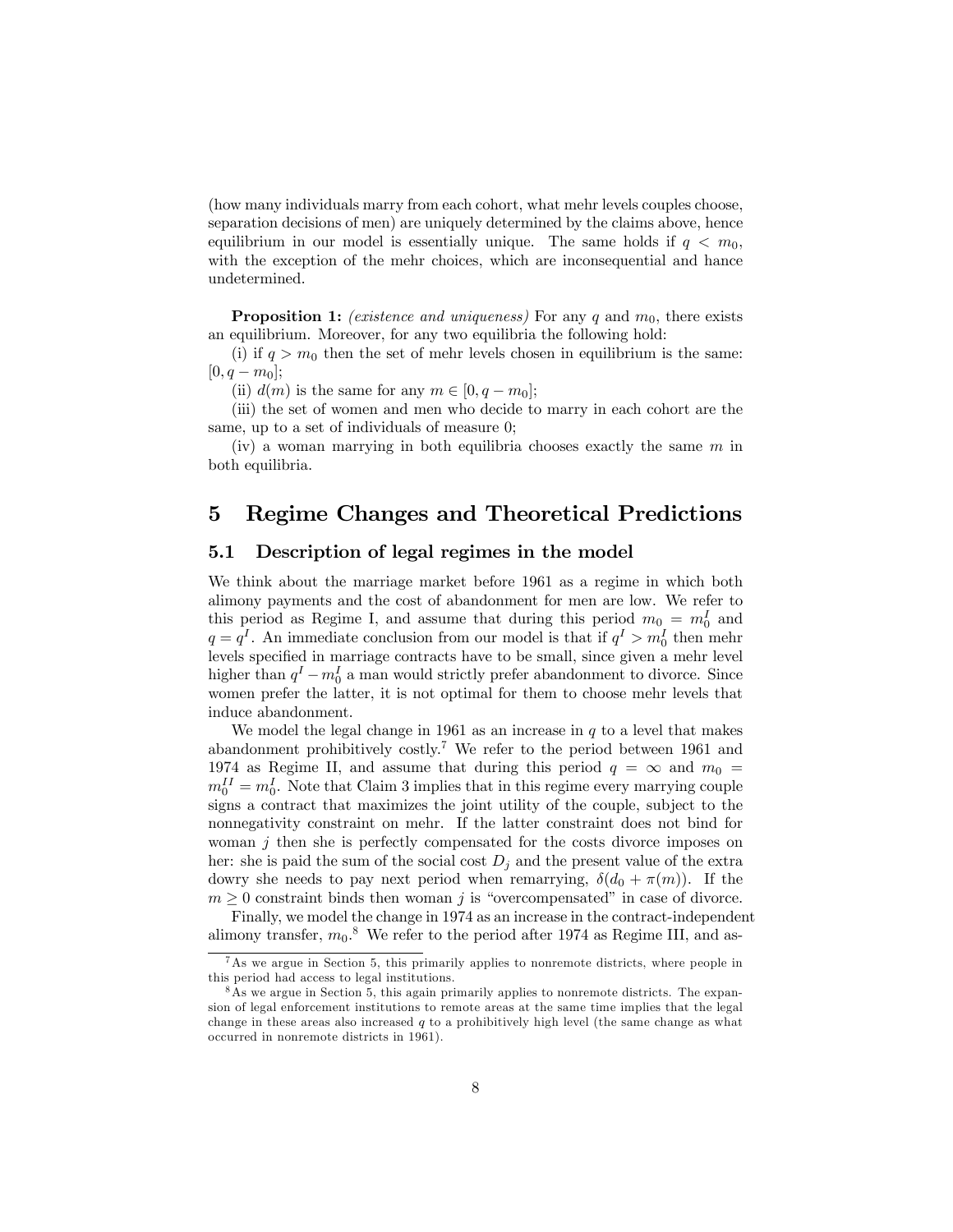sume that during this period  $m_0 = m_0^{III} > m_0^{II}$ .

#### 5.2 The Change from Regime I to Regime II

Here we investigate the consequences of the 1961 change, which made abandonment and polygamy prohibitively costly.

The next result shows that if  $q^I > m_0^I$  then the regime change unambiguously increases both mehr and dowry for every (marrying) woman in our model. The intuition for this is the following. Suppose first that the regime change does not change the level of base dowry. Then Claim 2 implies that dowry payments belonging to the set of mehr levels that were contractible in Regime I do not change, and Claim 1 implies that conditional on any mehr level in this range, the probability of divorce is unchanged. These imply that every woman type who marries in Regime I also marries in Regime II. Furthermore, the set of contractible mehr levels is  $R_+$  in Regime II, hence woman types whose divorce costs are larger than threshold  $D^{**}$  are strictly better off in Regime II. Claim 5 implies that a positive measure of these women types do get married, which concludes that the number of women in each cohort is larger in Regime II than in Regime I. At the same time, Claim 4 implies that the number of men deciding to marry in each cohort stays the same. This contradicts that the market clears in both regimes, and indeed the base dowry needs to be higher in Regime II than in Regime I, to restore equilibrium in the market. The increase in base level dowry, by Claim 3, increases mehr  $m$  women specify in equilibrium, which also increases  $\pi(m)$ , the mehr-dependent part of the dowry. All in all, both mehr and total dowry has to increase for every woman who decides to marry.

If  $q<sup>I</sup> < m<sub>0</sub><sup>I</sup>$  then the regime change unambiguously increases the dowry for every (marrying) woman. In this case there is yet another effect increasing  $d_0$ , coming from an increase in the number of women returning to the market, relative to the number of men returning, which increases the relative supply of women. In particular, in regime I for this parameter region separation always implies abandonment, meaning that no women return to the market after failed marriages. After the regime change though, since all separation means divorce, all women with failed marriages return to the market.

Proposition 2: (change from polygamy to monogamy increases mehr and dowry) The change from regime I to regime II increases the dowry payment for every marrying woman. If  $q<sub>1</sub> < m<sub>0</sub><sup>I</sup>$  then the change from regime I to regime II also increases the chosen mehr payment for every marrying woman.

#### 5.3 The change from Regime II to Regime III

The next theorem shows that the 1974 legal change unambiguously decreases the mehr of every woman, and decreases the dowry of all women who specify nonzero mehr in equilibrium.

Proposition 3: (an increase in the mandatory divorce transfer decreases both dowry and mehr) The change from Regime II to Regime III decreases the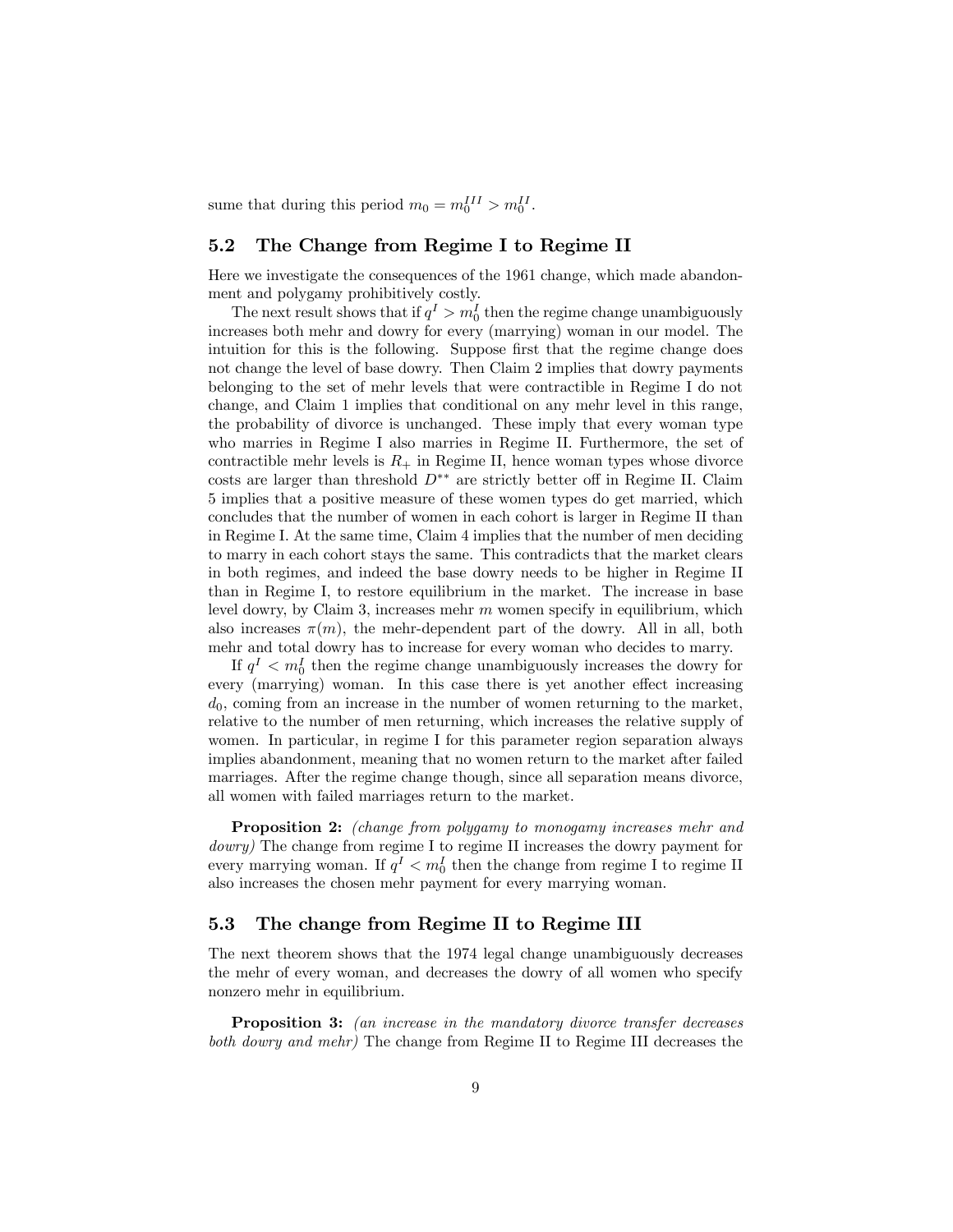mehr of any woman type who marries in both regimes, and it decreases the dowry payment of every woman type who marries in both regimes and is not constrained by the nonnegativity of mehr in Regime III.

Note that the result implies that all women who choose positive mehr in Regime III pay less dowry than in Regime II.

The intuition behind the result is that a higher contract-independent transfer "crowds out" some of the mehr specified in marriage contracts, leading to smaller levels of contracted mehr. If there was no nonnegativity constraint on mehr (that is, some couples could specify negative mehr) then every woman's mehr would decrease by exactly  $m_0^{III} - m_0^{II}$ . Hence, equilibrium base level dowry and the mehr levels would adjust in a way that all dowries remained the same, and exactly the same set of woman and man types entered the market (in particular, men would be exactly compensated for the increase in  $m_0$  by a corresponding increase in  $d_0$ ). That is, mehr would decrease and dowries would stay unchanged. However, the nonnegativity constraint on mehr implies that after the legal change there are more women who are forced to acquire inefficiently high exit barriers for their marriages. This means that if base level dowry increases by the amount that exactly compensates men for the increase in  $m_0$  then the regime change would decrease the number of marrying women in each cohort, while leaving the number of marrying men unchanged. This contradicts that markets clear in both regimes, and indeed the base dowry has to be smaller than the amount that exactly compensates men for the increase in  $m_0$ . Hence, if a woman specifies a nonzero mehr after the regime change (the nonnegativity constraint does not bind), then the regime change decreases the price of her dowry by more than the increase in base level dowry. That is, her total dowry decreases.

The result implies that the regime change decreases average mehr, but does not necessarily imply that average dowry decreases as well. since the dowry payment of those women who specify zero mehr after the change might increase. For example, if  $m_0$  is already very high, implying that most women specify zero mehr, a further increase in mandatory alimony payments is likely to increase average dowry levels. However, if most women specify positive mehr levels in their marriage contracts even after the increase in the mandatory alimony payment, which is the the case empirically, then average dowries are likely to fall after an increase in  $m_0$ , as the next example shows.

Consider a scenario in which there are two types of women and two types of men in the market. Women of type I have marriage value parameter  $Y = 0.25$ and divorce cost  $D = 0$ , while women of type II have marriage value parameter  $Y = 10$  and divorce cost  $D = 3.5$ . In any given cohort, the mass of type I women is 0.2, while the mass of type II women is 0.8. Men of type I have marriage value parameter  $X = -10$ , while men of type II have marriage value parameter  $X = -1$ . In any given cohort, the mass of type I men is 0.1, while the mass of type II men is 0.9. Assume also that the distribution of match qualities is  $N(0, 1)$ .

In the above market, it can be shown that the only equilibrium when  $m_0 = 0$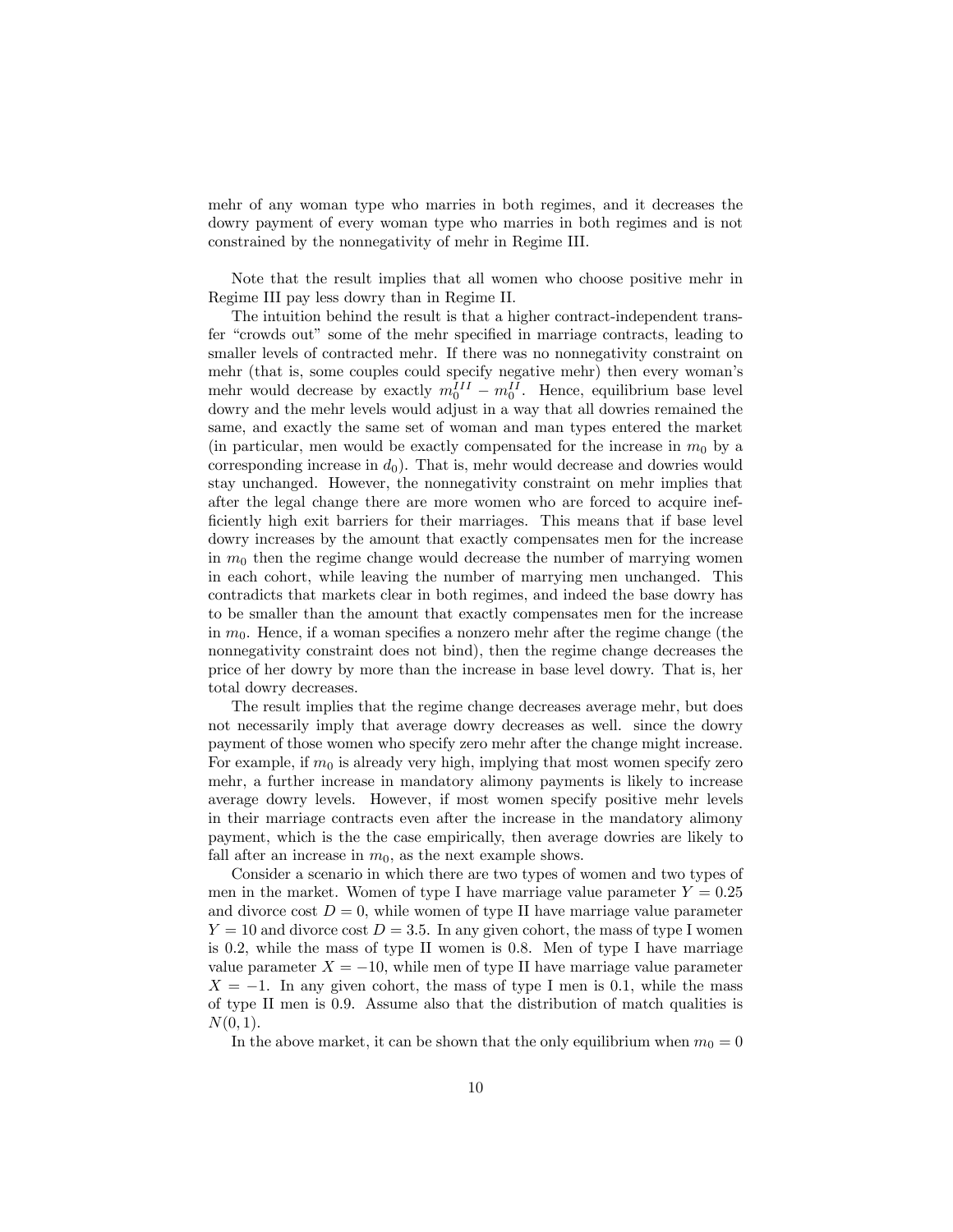implies  $d_0 = d(0) \approx 0.68$  (see the Appendix for the computations). Women of type I are indifferent between marrying and not marrying, and a 0.1 mass of them stay out of the market, while a 0.1 mass of them marry and choose  $m \approx 1.99$  and pay a dowry of  $d(1.99) \approx 2.4$  (they do not have a direct cost from divorce, but remarrying requires them to pay dowry amount again next period, which is why they specify positive mehr). Women of type II all get married, choose  $m \approx 11.23$  and pay dowry  $d \approx 8.59$ . Men of type I do not marry, while men of type II all marry, and indifferent between marrying type I women with low levels of mehr and type II women with high levels of mehr. Intuitively, the aversion of type I men to marry creates a shortage of men in the market, which pushes  $d_0$  up to a level that makes type I women indifferent between marrying or staying single.

Consider now the introduction of a mandatory alimony payment such that  $m_0 = 9$ . This amount is much higher than the mehr type I women specified before the change, and in the unique equilibrium type I women are forced out of the market. This creates a shortage of women in the market, which decreases dowry levels for the same levels of  $m_0 + m$ . In particular, in the new regime  $d_0 \approx 6.4$ , which is lower than  $d(9) \approx 7.41$  in the old regime (note that mehr 9 in the old regime provides the same total transfer from husband to wife in the old regime as mehr 0 in the new regime). However, it is still too high for women of type I, who are better off not marrying in the new regime. In the meantime, women of type II all marry, choose  $m \approx 0.08$ , and pay dowry  $d \approx 6.45$ . Men of type II are indifferent between marrying or not, and a 0.1 mass of them stays single in equilibrium, while the remaining 0.8 mass get married, to type II women.

Note that the regime change decreases the dowry payment of type II women, who are not bound by the nonnegativity constraint on mehr, from 8.59 to 6.45. By Claim 3, this reflects a general result. In the example this also implies that the average dowry level in the market decreases, too, from  $\frac{1}{9}$ 2.4 +  $\frac{8}{9}$ 8.59  $\approx$  7.9 to 6.45. The average mehr level also decreases, from  $\frac{1}{9}$ 1.99 +  $\frac{8}{9}$ 11.23  $\approx$  10.2 to 0.08.. This shows that in our model it is possible that an increase in  $m_0$ decreases average dowry (and mehr) levels.

### 6 References

Ambrus, Attila, Erica Field and Maximo Torrero (2008): "Muslim family law, prenuptial agreements and the emergence of dowry in Bangladesh," mimeo, Harvard University.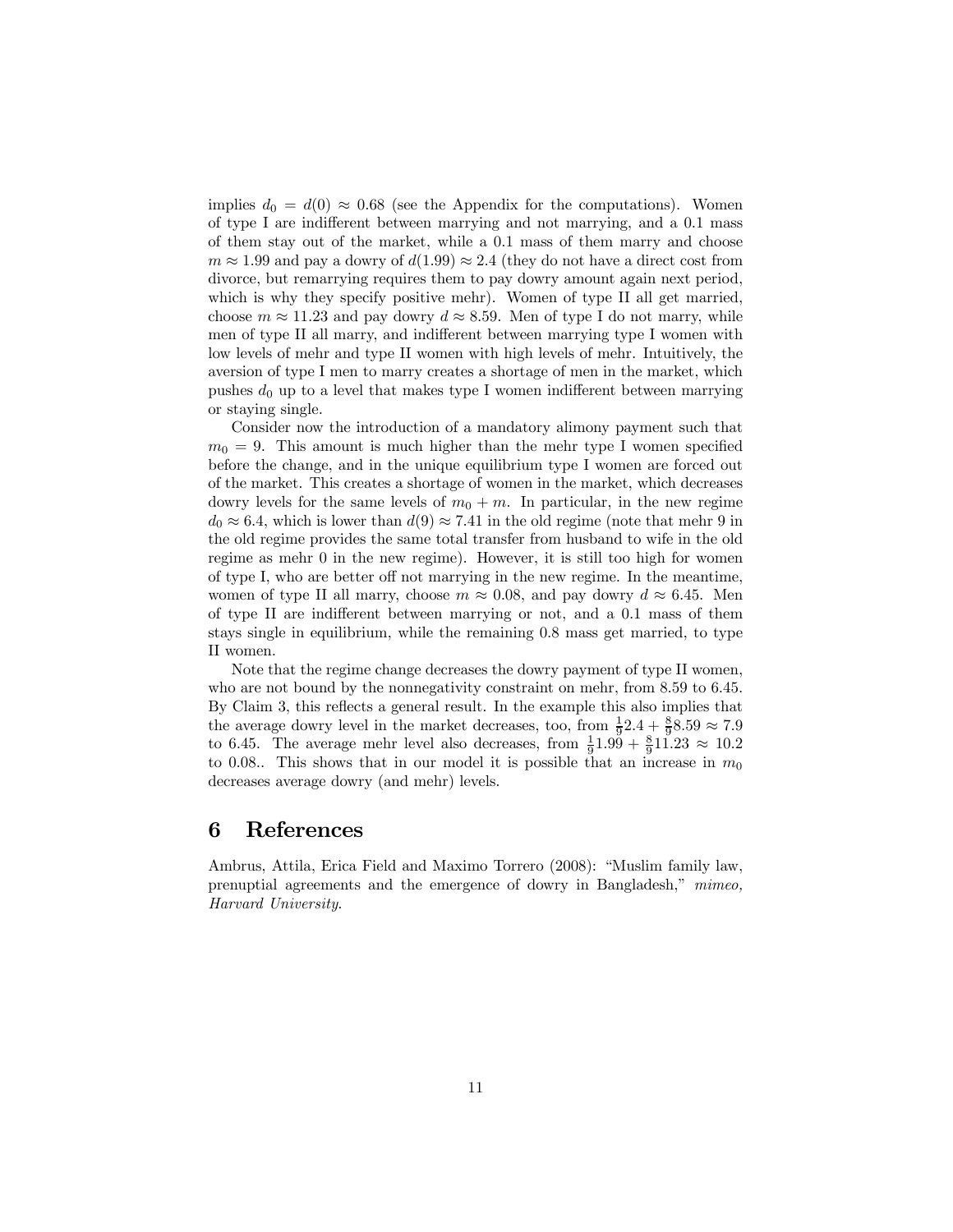# 7 Appendix

**Lemma 1:** In stationary equilibrium, any man  $i$ 's continuation expected payoff, at any point when he is eligible to marry is finite, and it only depends on  $X_i$ .

**Proof:** If man i never gets married, his continuation value at the beginning of every period is  $\frac{u(e)}{1-\delta}$ . Because of the stationarity of the decision problem that man  $i$  faces in equilibrium, if getting married is ever an optimal choice for man  $i$ , then it is optimal for him to get married every time he is eligible to marry. Moreover, the optimal choices of mehr are the same every time he is eligible to marry. Similarly, the stationarity of the problem implies that if it is optimal for man i to stay in a marriage with mehr  $m$  and match quality realization  $\varepsilon'$  for one more period, then it is optimal for man i to stay in a marriage with mehr m and match quality realization  $\varepsilon \geq \varepsilon'$  forever. Let  $m^*$  be an optimal mehr choice for man  $i$  in equilibrium. The above implies that there is  $\varepsilon^* \in R \cup \{\infty\} \cup \{\infty\}$  such that it is optimal for man i to separate from a marriage with mehr  $m^*$  at the end of the first period of marriage if match quality realization is less than  $\varepsilon^*$ , and it is optimal for man i to stay in the marriage if match quality realization is larger than  $\varepsilon^*$ . Moreover,  $q < m + m^*$ implies that man  $i$  separates from the marriage through abandonment, while  $q > m + m^*$  implies that man i separates from the marriage through divorce. This means that the continuation expected payoff of man  $i$  if eligible to marry,

$$
V_i
$$
, satisfies:  $V_i = d(m^*) + \int_{-\infty}^{\varepsilon^*} \varphi(x)[u(e) + X_i + x - \min(q, m + m^*) + \delta V_i]dx +$   

$$
\int_{\varepsilon^*}^{\infty} \varphi(x) \frac{u(e) + X_i + x}{1 - \delta} dx.
$$
 This implies  $V_i = \frac{1}{1 - \delta F(\varepsilon^*)} [d(m^*) + \int_{-\infty}^{\varepsilon^*} \varphi(x)[u(e) + X_i +$   
 $x - \min(q, m + m^*)]dx + \int_{\varepsilon^*}^{\infty} \varphi(x) \frac{u(e) + X_i + x}{1 - \delta} dx] < \infty$ . The expected continuation  
values of two men with the same marriage value parameter X are equal because  
the same strategies yield them the same payoffs.

Given a stationary equilibrium, let  $V(X)$  denote the expected continuation payoff of a man with marriage value parameter  $X$ , when eligible to marry.

**Lemma 2:** In a stationary equilibrium, there exists  $\widehat{X} \in R$  such that  $X_i >$  $\widehat{X}$  implies that man i marries with probability 1 when eligible to marry, and  $X_i \leq X$  implies that man i never marries. For any  $X', X'' \geq X$ , we have  $V(X'') - V(X') = \frac{X''}{1-\delta} - \frac{X'}{1-\delta}.$ 

**Proof:** Note that for any man i with  $X_i > -d(0)$  it is strictly better to marry with mehr 0 than stay unmarried. Let now man  $j$  be a man for whom marrying when eligible is an optimal choice. Man  $i$  when eligible to marry can obtain expected payoff  $V(X_j) + \frac{X_i - X_j}{1 - \delta}$  by imitating an optimal strategy for man j that involves always getting married when eligible. Similarly, Man  $j$  when eligible to marry can obtain expected payoff  $V(X_i) + \frac{X_j - X_i}{1 - \delta}$  by imitating an optimal strategy for man  $j$  that involves always getting married when eligible. The first observation establishes  $V(X') - V(X) \ge \frac{X'}{1-\delta} - \frac{X}{1-\delta}$ , while the second one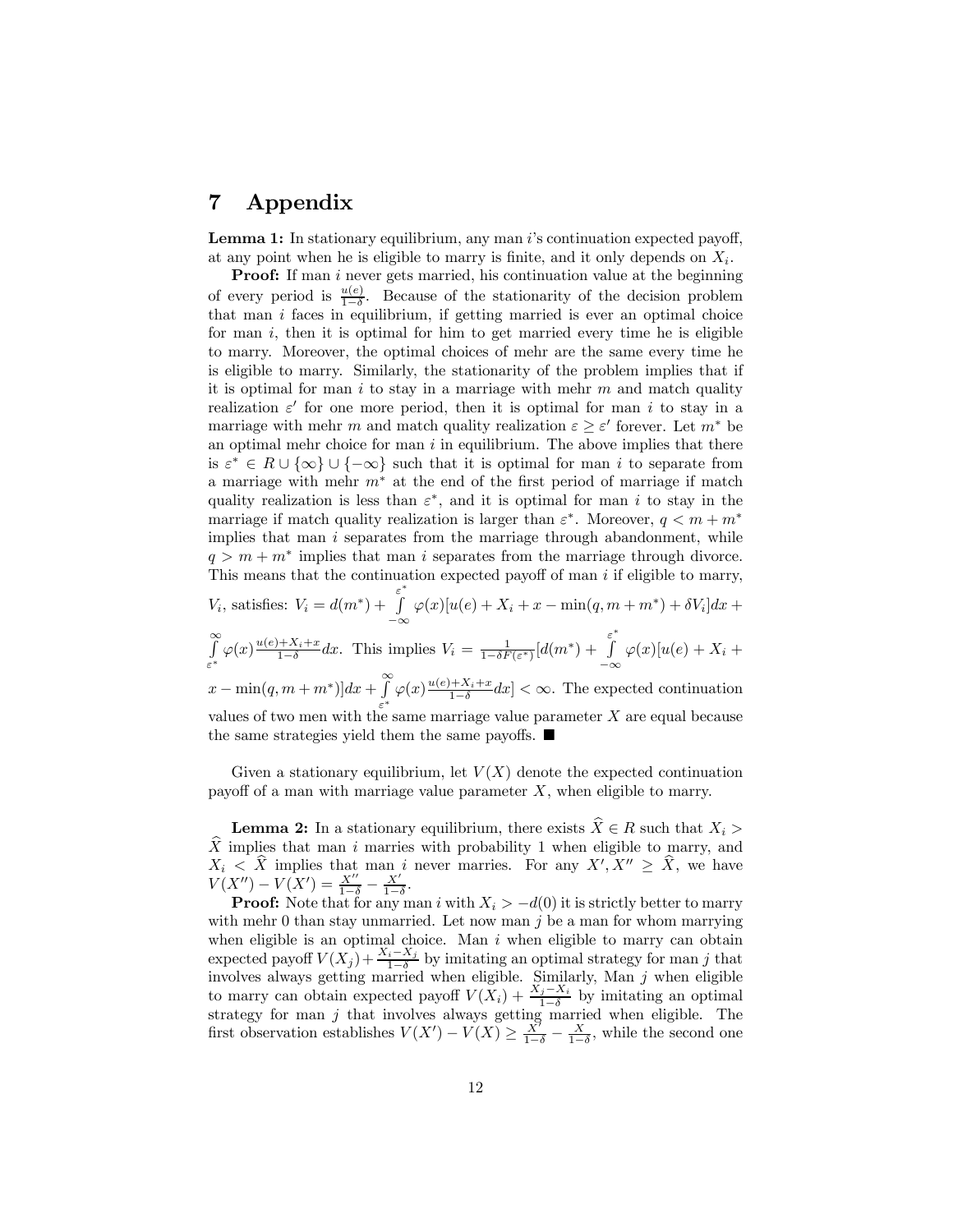establishes  $V(X') - V(X) \leq \frac{X'}{1-\delta} - \frac{X}{1-\delta}$ , implying  $V(X'') - V(X') = \frac{X''}{1-\delta} - \frac{X'}{1-\delta}$ . Then optimality implies that any man i' with  $X_{i'} > X \equiv X_i - (1 - \delta)(V(X_i) - u(e))$  mannic with probability 1 when cliently while any man i' with  $X \leq \widehat{Y}$  $\frac{u(e)}{1-\delta}$ ) marries with probability 1 when eligible, while any man i' with  $X_{i'} < X$ never marries.  $\blacksquare$ 

**Lemma 3:** There is  $\varepsilon^c \in R$  such that  $\varepsilon^c = (1 - \delta)V(X) - \frac{1 - \delta}{\delta} \min(q, m_0) - \frac{\delta}{\delta}$  $u(e) - X$  for every  $X \geq \hat{X}$ . Moreover, any man who in equilibrium gets married and chooses mehr 0 stays in the marriage forever if the match quality realization is higher than  $\varepsilon^c$ , and separates from the wife if the match quality realization is lower than  $\varepsilon^c$ .

Proof: Because of the stationarity of the decision problem, a married man either finds it optimal to stay in a marriage forever, or separate at the end of the first period of marriage, immediately after the match quality was revealed. For man i, the net payoff difference between staying in a marriage with  $m = 0$ and match quality realization  $\varepsilon$  versus separating is  $\delta \frac{u(e)+X+\varepsilon}{1-\delta} + c_0 - \delta V(X)$ . Rearranging yields that  $\varepsilon > (1 - \delta)V(X) - \frac{1 - \delta}{\delta}c_0 - u(e) - X$  implies that staying in the marriage forever is better than immediately divorcing, while  $\varepsilon <$  $(1 - \delta)V(X) - \frac{1-\delta}{\delta}c_0 - u(e) - X$  implies that immediately divorcing is better. Let  $\varepsilon^{c}(X) \equiv (1-\delta)V(X) - \frac{1-\delta}{\delta}c_0 - u(e) - X$ . By Lemma 2,  $(1-\delta)V(X) \frac{1-\delta}{\delta}c_0 - u(e) - X$  is the same for all  $X \geq \widehat{X}$ . ■

**Proof of Claim 1:** Consider a marriage with mehr  $m \geq 0$ . Let  $V(X)$  be the equilibrium continuation payoff of a man with marriage value parameter X if eligible to marry. Lemma 3 implies that  $\delta \frac{u(e)+X+\varepsilon}{1-\delta} < -c_0 + \delta V(X)$  iff  $\varepsilon < \varepsilon^c$ . Note that a man with marriage value parameter X separates from the marriage if  $\delta \frac{u(e)+X+\varepsilon}{1-\delta} < -c_m+\delta V(X)$ , and stays in the marriage if  $\delta \frac{u(e)+X+\varepsilon}{1-\delta} >$  $-c_m + \delta V(X)$ . The above imply that a man with marriage value parameter X separates from the marriage if  $\varepsilon > \varepsilon^c - \frac{1-\delta}{\delta}(c_m - c_0)$ , and stays in the marriage if  $\varepsilon > \varepsilon^c - \frac{1-\delta}{\delta}(c_m - c_0).$ 

If  $q < m_0$  then  $c_m - c_0$  for every  $m \geq 0$ . This implies that abandonment is always less costly for a man than divorce, hence separation in equilibrium implies abandonment. Suppose now that  $q>m_0$ . For  $m \in [0, q-m_0)$  men strictly prefer divorce to abandonment. For  $m \ge q - m_0$ ,  $c_m = c_{q-m_0}$ , and for  $m > q - m_0$  men strictly prefer abandonment to divorce. Then since  $A_j > D_j$  for every woman j, for small enough  $\varepsilon > 0$  every woman strictly prefers specifying a mehr  $q - m_0 - \varepsilon$ then a mehr that induces the husband to choose abandonment with positive probability. This implies that all women choose mehr levels  $m \in [0, q - m_0]$  and separation implies divorce with probability 1.  $\blacksquare$ 

**Proof of Claim 2:** Consider any two mehr levels m and  $m'$  that are chosen by someone in equilibrium. By the definition of equilibrium this implies that these mehr levels are chosen by some men in equilibrium, too. By Claim 1, for any man the difference in expected utility between choosing  $m$  versus  $m'$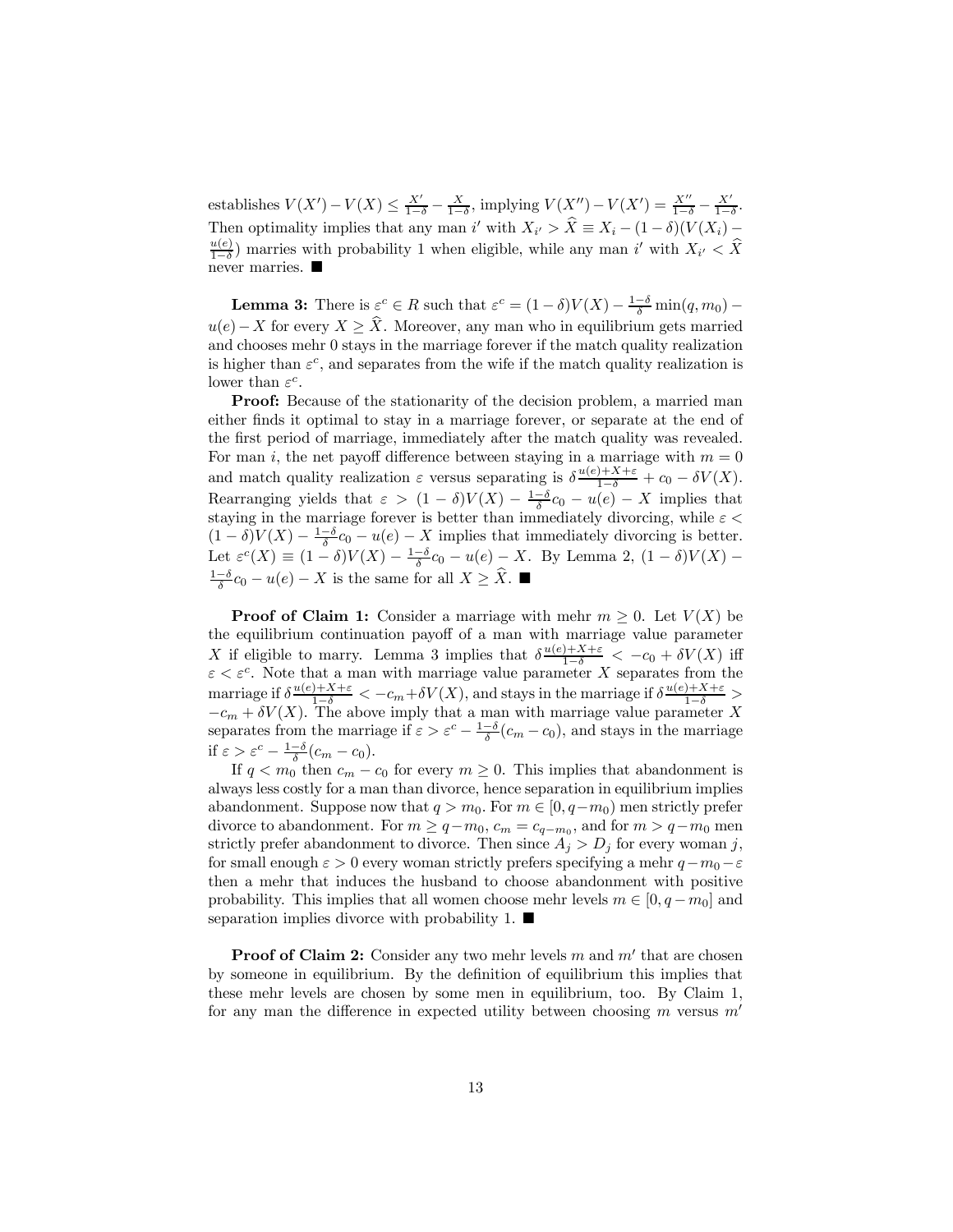is: 
$$
d(m) - d(m') - \int_{-\infty}^{\varepsilon^c - \frac{1-\delta}{\delta}(c_m - c_0)} \varphi(x)(m - m')dx - \int_{\varepsilon^c - \frac{1-\delta}{\delta}(c_m - c_0)}^{\varepsilon^c - \frac{1-\delta}{\delta}(c_m - c_0)} \varphi(x)\delta \frac{\varepsilon^c - x}{1-\delta}dx.
$$

Since this term is the same for all men, either all men are indifferent between the two mehr levels, or all men strictly prefer one versus the other. The latter contradicts that both m and  $m'$  are chosen by some men in equilibrium. Hence,

$$
d(m) - d(m') - \int_{-\infty}^{\varepsilon^c - \frac{1-\delta}{\delta}(c_m - c_0)} \varphi(x)(m - m')dx - \int_{\varepsilon^c - \frac{1-\delta}{\delta}(c_m - c_0)}^{\varepsilon^c - \frac{1-\delta}{\delta}(c_m - c_0)} \varphi(x)\delta \frac{\varepsilon^c - x}{1-\delta}dx =
$$

0 for any  $m,m'$  chosen in equilibrium. This implies that there is  $d_0 \in R$ such that  $d(m) = d_0 + \pi(m)$ , where  $\pi(m) \equiv$  $\varepsilon^c - \frac{1-\delta}{\delta}(c_m-c_0)$  $\int_{-\infty}^{\infty} \varphi(x)(m-m')dx +$ 

$$
\int\limits_{\varepsilon^c-\frac{1-\delta}{\delta}(c_m-c_0)}^{\varepsilon^c}\varphi(x)\delta\tfrac{\varepsilon^c-x}{1-\delta}dx. \blacksquare
$$

**Proof of Claim 3:** Note that for any  $D \ge D^*$  there is only one  $m \in R_+$ which satisfies  $m = D + \delta[d_0 + \pi(m)] - m_0$ , since  $\frac{\partial \pi(m)}{\partial m} \leq$ ε<sup>c</sup> −∞  $\varphi(x)dx < 1$ . Let  $m^*(D)$  denote this value for  $D \geq D^*$ .

Assume now that in equilibrium it is optimal for woman  $j$  to marry and choose mehr level m. Then for any  $m' \in (0, q - m_0)$ , the increased utility for woman j to be in a marriage with mehr  $m'$ , relative to being in a marriage with mehr 0 is  $\varepsilon^c - \frac{1-\delta}{\delta} (c_{m'} - c_0)$ −∞  $\varphi(x)m'dx +$ ε<sup>c</sup>  $\varepsilon^c - \frac{1-\delta}{\delta}(c_{m'}-c_0)$  $\varphi(x)(m_0 - D_j - \delta d(m))dx.$ 

The first integral term is the expected increase in divorce-contingent transfers to the woman for match quality realizations that induce divorce given mehr  $m'$ , and the second term is the net benefit for the woman from the husband staying in the marriage for match quality realizations between  $\varepsilon^c - (1 - \delta)(c_{m'} - c_0)$ and  $\varepsilon^c$ . Note that the expression is continuous in m'. Hence,  $A_j > D_j +$  $m_0$  implies that if the probability of abandonment given mehr level  $q - m_0$  is positive, then woman j would be better off choosing mehr level  $q - m_0 - \delta$  for small enough  $\delta > 0$  rather than mehr level  $q - m_0$ . Hence, mehr level  $q - m_0$ has to induce divorce with probability 1, in case of separation. Moreover, no woman chooses mehr level  $m > q - m_0$ , since the latter implies abandonment with probability 1 in case of separation, therefore  $A_j > D_j + m_0$  implies that the woman would be better off by choosing mehr level  $q - m_0$ . The above imply that if  $m$  is an optimal mehr choice for woman  $j$ , it has to be that  $\varepsilon^c - \frac{1-\delta}{\delta} m'$  $\varepsilon^c$ 

$$
m \in \underset{m' \in [0, q-m_0]}{\arg \max} \int_{-\infty}^{\delta} \varphi(x) m' dx + \int_{\varepsilon^c - \frac{1-\delta}{\delta} m'}^{\delta} \varphi(x) (D_j - m_0 + \delta d(m)) dx - \pi(m').
$$
  
Recall from Claim 2 that  $\pi(m') = \int_{-\infty}^{\varepsilon^c - \frac{1-\delta}{\delta} m'} \varphi(x) m' dx + \int_{1-\delta}^{\varepsilon^c} \varphi(x) \delta \frac{\varepsilon^c - x}{1 - \delta} dx.$ 

−∞  $\varepsilon^c - \frac{1-\delta}{\delta} m'$ This means that the marginal net utility gain for woman  $j$  by increasing  $m'$ 

over the interval  $(0, q - m_0)$  is  $\varphi(\varepsilon^c - (1 - \delta)m')[D_j - m_0 + \delta d(m) - m'],$  which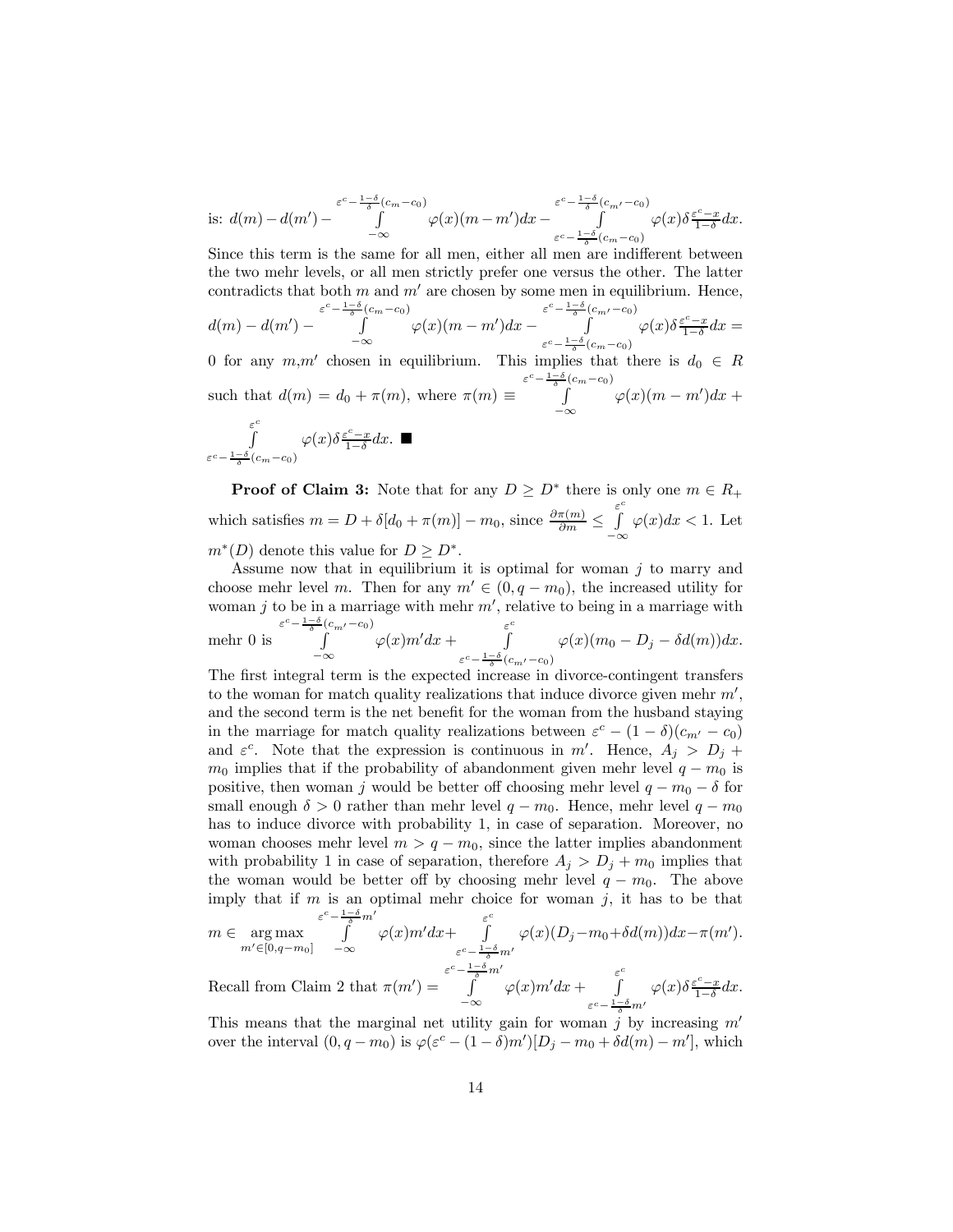is positive iff  $D_j - m_0 + \delta d(m) > m'$ .

The above imply that if  $D_j \leq D^*$  then since  $0 > D_j - m_0 + \delta d(m)$ , the optimal mehr choice for woman j is 0. If  $D_j \geq D^{**}$  then since  $0 < D_j - m_0 +$  $\delta(d_0 + \pi(q - m_0))$ , the optimal mehr choice for woman j is  $q - m_0$ . Finally, if  $D^* < D_j < D^{**}$  then the optimal choice for woman j is mehr level m that is the unique solution to  $m = D_i + \delta[d_0 + \pi(m)] - m_0$ .

**Proof of Claim 4:** By Lemma 3,  $\varepsilon^c = (1 - \delta)V(X) - \frac{1-\delta}{\delta}m_0 - u(e) -$ X for any  $X \geq \hat{X}$ . In particular, by substituting in  $X = \hat{X}$ ,  $\varepsilon^c = (1 \delta$ ) $V(\hat{X}) - \frac{1-\delta}{\delta}m_0 - u(e) - \hat{X}$ . Since  $V(\hat{X}) = \frac{u(e)}{1-\delta}$ , the above implies  $\varepsilon^c = -\hat{X} - \frac{1-\delta}{\delta}m_0$  $\frac{1-\delta}{\delta}m_0$ . Writing out the expected equilibrium payoff of a man with marriage value parameter  $\hat{X}$ , using the above result, yields:

$$
d_0 + \int_{-\infty}^{-\widehat{X} - \frac{1-\delta}{\delta}m_0} \varphi(\varepsilon) [u(e) + \widehat{X} + \varepsilon + \delta \frac{u(e)}{1-\delta}] d\varepsilon + \int_{-\widehat{X} - \frac{1-\delta}{\delta}m_0}^{\infty} \varphi(\varepsilon) \frac{u(e) + \widehat{X} + \varepsilon}{1-\delta} d\varepsilon.
$$

This expected payoff has to be equal to  $\frac{u(e)}{1-\delta}$ , which implies that  $\hat{X} = X^c$ , as defined in  $(*)$ .

Lemma 4: In stationary equilibrium, any woman j's continuation expected payoff, at any point when she is eligible to marry is finite, and if  $q > m_0$  then it only depends on  $Y_j$  and  $D_j$ , while if  $q < m_0$  then it only depends on  $Y_j$  and  $A_j$ .

Proof: Analogous arguments that we used in Lemma 1 to establish finiteness of continuation payoffs of men eligible to marry establish the finiteness of continuation payoffs of all women eligible to marry. If  $q > m_0$  then Claim 3 implies that every woman when marries chooses a mehr level that induces the husband to divorce (not abandon) in case of separation. Then the continuation expected payoffs of women j and j' with  $Y_j = Y_{j'}$  and  $D_j = D_{j'}$  are equal because the same strategies yield the same expected payoffs for them. If  $q < m_0$ then any match quality realization  $\varepsilon > \varepsilon^c$  induces a man to stay in the marriage, in which case woman j's realized utility only depends on  $Y_i$ , while any match quality realization  $\varepsilon < \varepsilon^c$  induces a man to abandon his wife, in which case woman j's realized utility depends on  $Y_j$  and  $A_j$ .

Let  $W(Y, D)$  denote the continuation expected payoff of a woman with marriage market value Y and divorce cost  $D$  when eligible to marry, for every Y and D.

**Proof of Claim 5:** Suppose  $q > m_0$ . Fix any  $D \geq 0$ . Let woman j be such that  $D_j = D$  and  $Y_j > -d(0) - D$ . The latter condition implies that woman j strictly prefers to marry with contract  $m = 0$  to staying single. Hence  $W(Y_j, D) > \frac{u(e')}{1-\delta}$ , and in equilibrium woman j always gets married whenever she is eligible to marry. Consider now any woman j' such that  $D_{j'} = D$ , and marriage is an optimal choice for  $j'$ . The stationarity of the decision problem that woman  $j'$  faces then implies that there is an optimal strategy for woman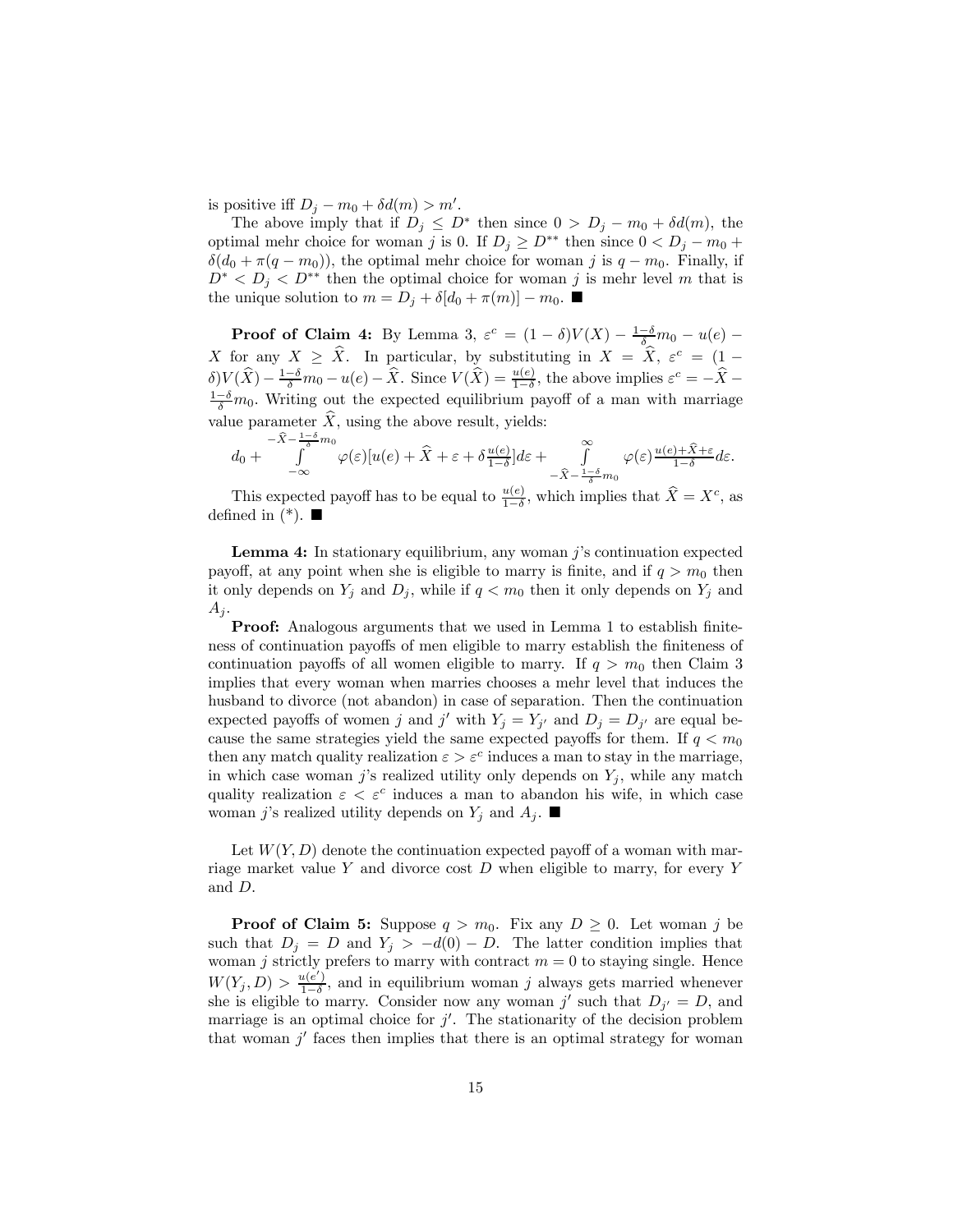$j^\prime$  that implies getting married whenever she is eligble. The above imply that woman j can guarantee a payoff of  $W(Y_{j}, D) + \frac{Y_{j}-Y_{j'}}{1-\delta}$  by following an optimal strategy for woman j', and woman j' can guarantee a payoff of  $W(Y_j, D) + \frac{Y_{j'} - Y_j}{1 - \delta}$ by following an optimal strategy of woman j. This establishes  $W(Y_j, D) =$  $W(Y_j, D) + \frac{Y_{j'} - Y_j}{1 - \delta}$ . Then any woman j' such that  $D_{j'} = D$  and  $Y_{j'} > Y_j + (1 \delta\left(\frac{u(e')}{1-\delta} - W(Y_j, D)\right) \equiv Y_I^c(D_j)$  marries whenever eligible, while any woman j' such that  $D_{j'} = D$  and  $Y_{j'} < Y_j + (1 - \delta)(\frac{u(e')}{1 - \delta} - W(Y_j, D)) \equiv Y_j^c(D_j)$  never marries. Threshold  $Y_l^c(D_j)$  has to satisfy that any woman j with  $D_j = D$ and  $Y_j = Y_l^c(D)$  has to be indifferent between never marrying, and marrying whenever eligible. Writing this out gives equation  $(**)$ , which concludes the proof.

Suppose  $q < m_0$ . Analogous considerations as above establish that for any  $A \in R_+$ , any woman j with  $A_j = A$  gets married whenever she is eligible if  $Y_j > Y_{II}^c(A)$ , and never gets married if  $Y_j < Y_{II}^c(A)$ .

**Proof of Proposition 1:** By Claim 3, in any equilibrium base level dowry  $d(0) = d_0$  determines  $d(m)$  for every  $m \geq 0$ . Below we establish that there exists exactly one value of  $d_0$  consistent with stationary equilibrium.

Claims 4 and 5 imply that  $d_0$  uniquely determines the mass of men and women in each cohort who decide to get married. Moreover, men and women who marry in equilibrium, with the exception of a set with measure 0 (those who are exactly indifferent between marrying or not) get married whenever they are eligible to marry. Claim 3 implies that if  $q > m_0$  then every separation implies divorce, and every marrying woman's mehr choice is uniquely determined. If  $q < m_0$  then every separation is abandonment. Claims 1 and 4 imply that  $d_0$ uniquely determines the probability that the man decides to separate, for any given level of m.

The above imply that  $d_0$  uniquely determines the mass of men and women in the market, at any given period. Also note that the mass of individuals deciding to marry and choosing a marriage contract is finite at any point of time, for any  $d_0$ . To see this, recall that from each cohort, the mass of men who decide to get married (at any period at which they are available) is  $1 - F(X_c(d_0))$ , where F is the c.d.f. of marriage utility parameter in a cohort. Moreover, for any mehr level, a man remains in a given marriage forever for all match quality realizations above  $\varepsilon^c(d_0)$ . Hence, the mass of men actively in the market at any period is bounded from above by  $\frac{1}{\infty}$  $1-\int\limits_{-\infty}^{\infty}$  $\frac{1}{\int_{e^c(d_0)}^{\infty} \varphi(x)dx} (1 - F(X_c(d_0))).$  An analogous

argument establishes that the mass of women choosing a marriage contract in a given period is finite as well.

Consider first  $q > m_0$ . Note that in equilibrium the total supplies of women and men (actively) in the market at any point of time have to be equal. Claim 4 implies that  $X^c$  is continuous and strictly increasing in  $d_0$ , and that  $X^c \to -\infty$ if  $d_0 \to -\infty$ , and  $X^c \to \infty$  if  $d_0 \to \infty$ . This implies that the mass of men deciding to marry in each cohort is continuous and strictly increasing in  $d_0$ , and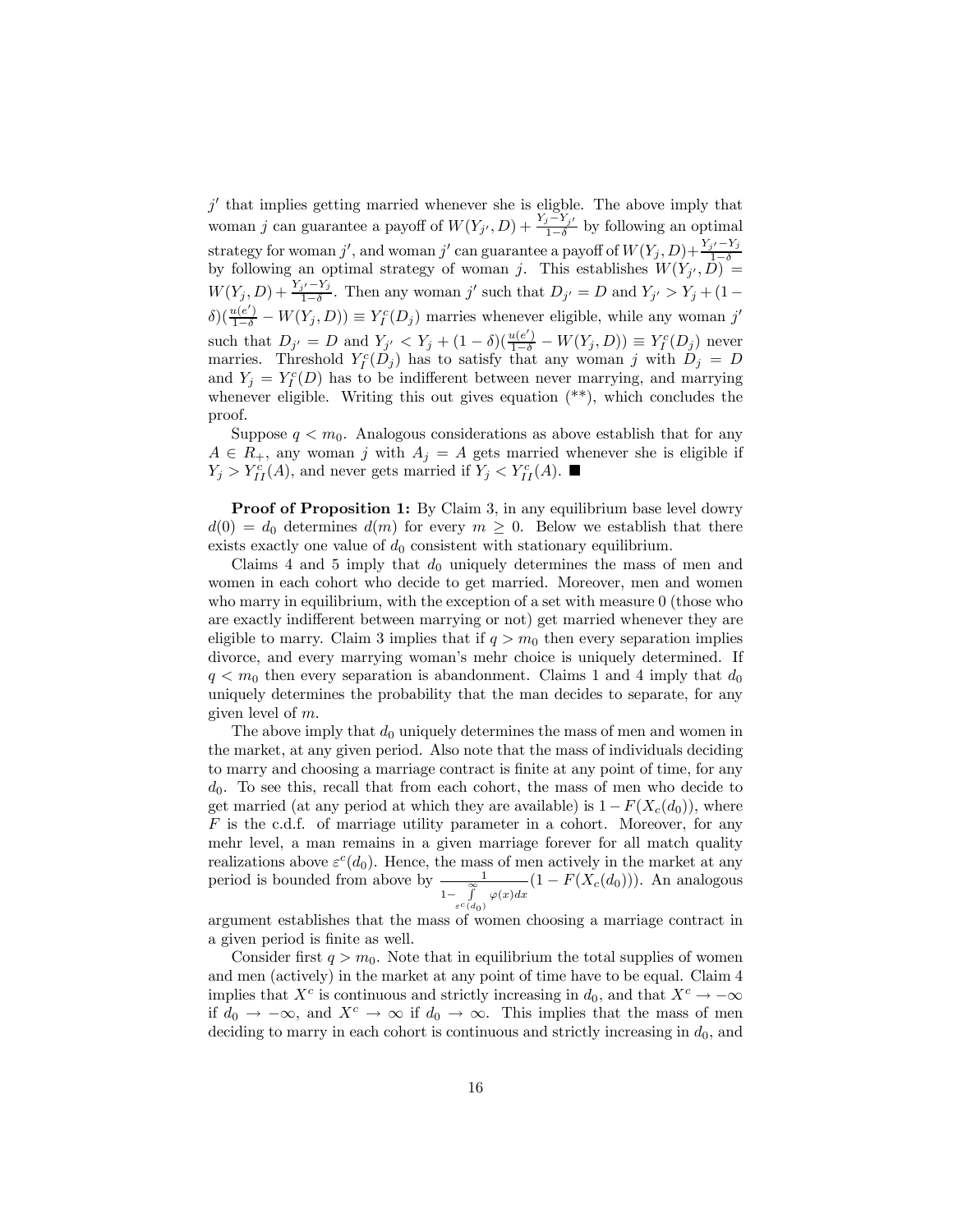it goes to 0 if  $d_0 \to -\infty$ , while it goes to 1 if  $d_0 \to \infty$ . Claim 5 implies that  $Y^c(D)$  is continuous in both  $d_0$  and D, and strictly decreasing in  $d_0$  for every fixed  $D \geq 0$ . Moreover, for any  $\overline{D} > 0$  and any  $\overline{Y} > 0$  there is  $\overline{d_0} > 0$  such that  $d_0 > \overline{d_0}$  and  $D \in [0, \overline{D}]$  imply  $Y^c(D) < -\overline{Y}$ , and that  $d_0 < -\overline{d_0}$  and  $D \in [0, \overline{D}]$ imply  $Y^{c}(D) > \overline{Y}$ . This implies that the mass of women deciding to marry in each cohort is continuous and strictly decreasing in  $d_0$ , and it goes to 0 if  $d_0 \to \infty$ , while it goes to 1 if  $d_0 \to -\infty$ . Therefore, there is exactly one level of  $d_0$  at which the mass of men in any cohort wanting to marry (as opposed to stay single forever) is equal to the mass of women in any cohort wanting to marry. Since every separation implies divorce and almost every women and man who ever marry in equilibrium return to the marriage market with probability 1 when becoming eligible to marry again (by Claims 4 and 5), a necessary and sufficient condition for the masses of men and women wanting to marry at a given time period is that the masses of men and women from a given cohort wanting to marry are equal. By Claim 4, in any equilibrium base level dowry  $d(0) = d_0$  determines  $d(m)$  for every  $m \in [0, q - m_0]$ , establishing pat (ii) of the proposition. Claim 3 implies parts (i) and (iv) of the proposition, while Claims 4 and 5 imply part (iii).

Consider next  $q > m_0$ . Analogous considerations to the ones made in the previous paragraph establish that the mass of men deciding to marry in each cohort is continuous and strictly increasing in  $d_0$ , and it goes to 0 if  $d_0 \rightarrow -\infty$ , while it goes to 1 if  $d_0 \rightarrow \infty$ ; similarly, the mass of women deciding to marry in each cohort is continuous and strictly decreasing in  $d_0$ , and it goes to 0 if  $d_0 \to \infty$ , while it goes to 1 if  $d_0 \to -\infty$ . Since in this parameter region every separation implies abandonment, in equilibrium at any given time the set of women currently in the market is equal to the set of women from the current cohort currently in the market. Hence, the mass of women actively in the market at any period is continuous and strictly decreasing in  $d_0$ , and it goes to 0 if  $d_0 \to \infty$ , while it goes to 1 if  $d_0 \to -\infty$ . At the same time, any man getting married at some period stays in the marriage with probability  $1 - \Phi(\varepsilon^c)$  and returns to the marriage market with probability  $\Phi(\varepsilon^c)$  < 1. Therefore, if the mass of men from each cohort deciding to marry is  $\Pi_M$ , the total mass of men in the market at any point of time is  $\frac{1}{1-\Phi(\varepsilon^c)}\Pi_M$ . This concludes that the mass of men actively in the market at any period is continuous and strictly decreasing in  $d_0$ , and it goes to  $\infty$  if  $d_0 \to \infty$ , while it goes to 0 if  $d_0 \to -\infty$ . Therefore, there is exactly one level of  $d_0$  such that the masses of women and men actively in the market are equal at all times.

Finally, if the masses of men and women wanting to marry at any time are equal, then since men are indifferent among all mehr levels, there is obviously a profile of mehr choices by men such that the market clears, establishing the existence of equilibrium.  $\blacksquare$ 

**Lemma 5:** Suppose  $q > m_0$ . Given a fixed  $m_0$  and q, the amount of mehr any marrying woman chooses is weakly increasing in  $d_0$ .

**Proof:** Consider any woman  $j$  wanting to marry. Recall from Claim 3 that  $D_j \leq D^*$  implies that woman j chooses  $m = 0$ , while  $D_j \geq D^{**}$  implies that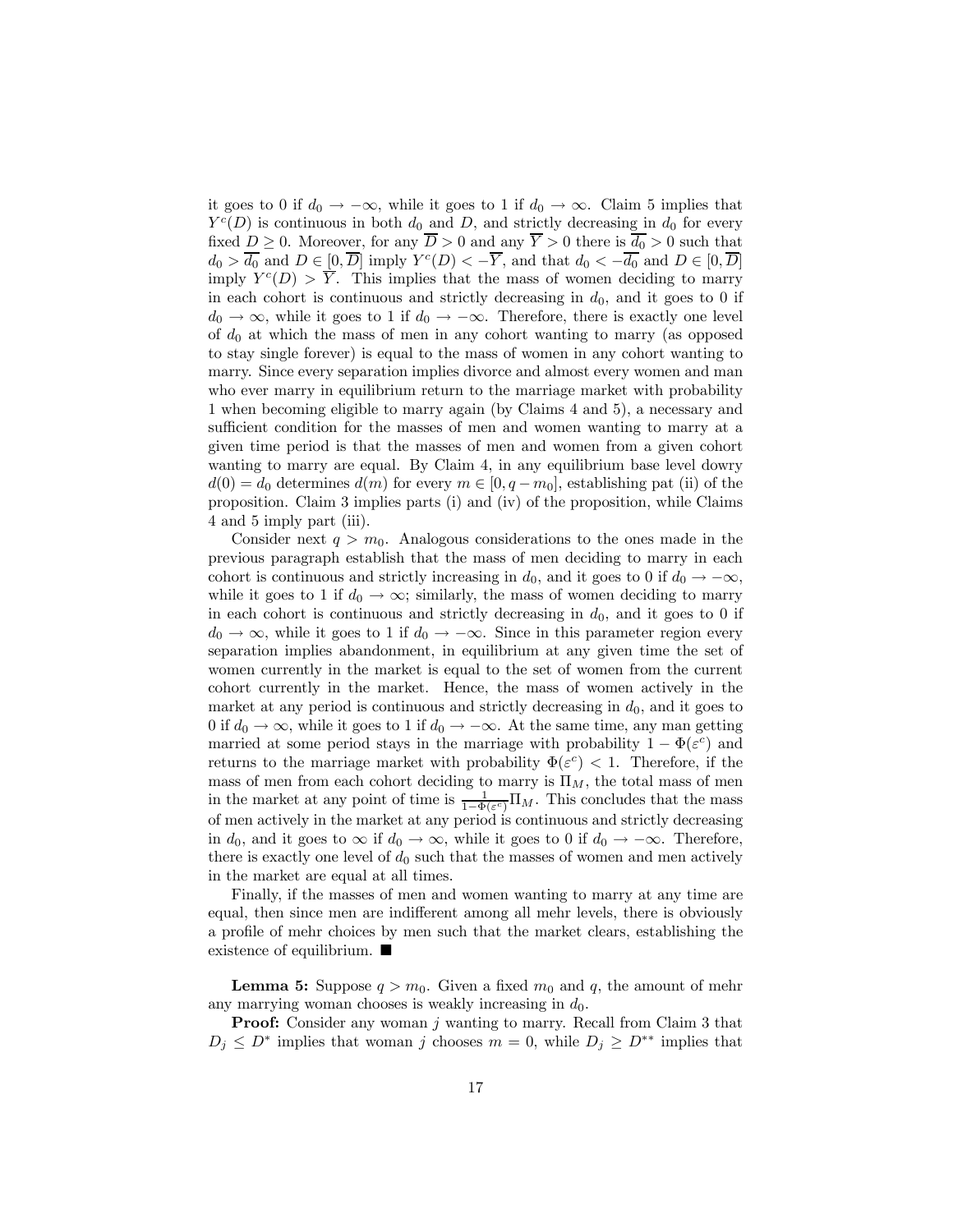woman j chooses  $m = q - m_0$ . Also note that both  $D^*$  and  $D^{**}$  are strictly decreasing in  $d_0$ . Hence, to prove the claim, it is enough to show that the unique solution to  $m = D_j + \delta[d_0 + \pi(m)] - m_0$  is increasing in  $d_0$ . Recall that  $\pi(m) \equiv$  $-X^c-\frac{1-\delta}{\delta}c_m$  $-X^c-\frac{1-\delta}{\delta}c_0$ 

$$
\int_{-\infty}^{\infty} \varphi(x)(c_m - c_0) dx + \int_{-X^c - \frac{1-\delta}{\delta}c_m}^{\infty} \varphi(x) \frac{\delta}{1-\delta} (\varepsilon^c - x) dx
$$
, and that  $X^c$  is

strictly decreasing in  $d_0$ . Hence,  $D_j + \delta[d_0 + \pi(m)] - m_0$  is strictly increasing in  $d_0$ , which implies that the m which solves the equation  $m = D_j + \delta[d_0 + \pi(m)] - m_0$ is strictly increasing in  $d_0$ .

**Proof of Proposition 2:** First note that if  $d_0$  remains unchanged after the regime change, then if  $q > m_0$  then Claim 3 implies that every woman who marries in both regimes chooses a weakly higher  $m$  in Regime I than in Regime II, and that a positive fraction of marrying women choose strictly higher  $m$ . If  $q < m_0$  then in regime I  $\pi(m) = 0$  for all  $m \geq 0$ , while in Regime II  $\pi(m) > 0$ for all  $m > 0$  and by Claim 3 a positive fraction of women specify  $m > 0$ .

By Claim 2 the above imply that the dowry payment of every marrying woman is higher in Regime I than in Regime II, and that it is strictly higher for a positive fraction of women.

Next, note that by Claim 4, if  $d_0$  remains unchanged after the regime change, the mass of men wanting to marry in each cohort stays constant. However,  $Y^{c}(D)$  decreases for every  $D>q^{I}-m_{0}^{I}$ , since any woman j with  $D_{j}>q^{I}-m_{0}^{I}$ is strictly better off in Regime II than in Regime I, since her mehr choice is no longer constrained by the constraint  $m \leq q^{I} - m_{0}^{I}$ . Continuity of  $Y^{c}(D)$  then implies that the mass of women in each cohort wanting to marry strictly increases. Since in Regime II all separations involve divorce, the above contradict that  $d_0$  clears the market in both Regime I and Regime II. Furthemore, since the supply of man in the market is strictly increasing in  $d_0$ , while the supply of men is strictly decreasing in  $d_0$ , the unique equilibrium  $d_0$  has to be higher in Regime II. Lemma 5 then establishes that if  $q^I > m_0^I$  then all marrying women choose a strictly higher mehr in Regime II than in Regime I. This, together with the increase in  $d_0$  establishes that the dowry payment of all marrying women is strictly higher in Regime II than in Regime I. If  $q<sup>I</sup> < m<sub>0</sub><sup>I</sup>$  then the increase in  $d_0$ by itself establishes that the dowry payment of all marrying women is strictly higher in Regime II than in Regime I.  $\blacksquare$ 

**Proof of Proposition 3:** Let  $d_0^{II}$  and  $d_0^{III}$  denote the equilibrium base level dowries in regimes II and III. Suppose  $d_0^{III} = d_0^{II} + \pi (m_0^{III} - m_0^{II})$ . Then for any man, the expected utility from marrying remains the same. To see this, note that  $d_0^{III} = d_0^{II} + \pi (m_0^{III} - m_0^{II})$  implies that the dowry belonging to any mehr  $m \ge 0$ in Regime III is exactly the same as the dowry belonging to mehr  $m+m_0^{III}-m_0^{III}$ in Regime II. This implies the claim, since  $c_m$  in Regime III is the same as  $c_{m+m_0^{III}-m_0^{II}}$  in Regime II (both are equal to  $m+m_0^{III}$ ), and in both regimes men are indifferent among all available mehr levels in equilibrium. The above implies that the supply of men remains the same in Regime III as in Regime II. Similarly, the expected utility of any woman j such that  $D_j \ge m_0^{III} - \delta d_0^{III}$  is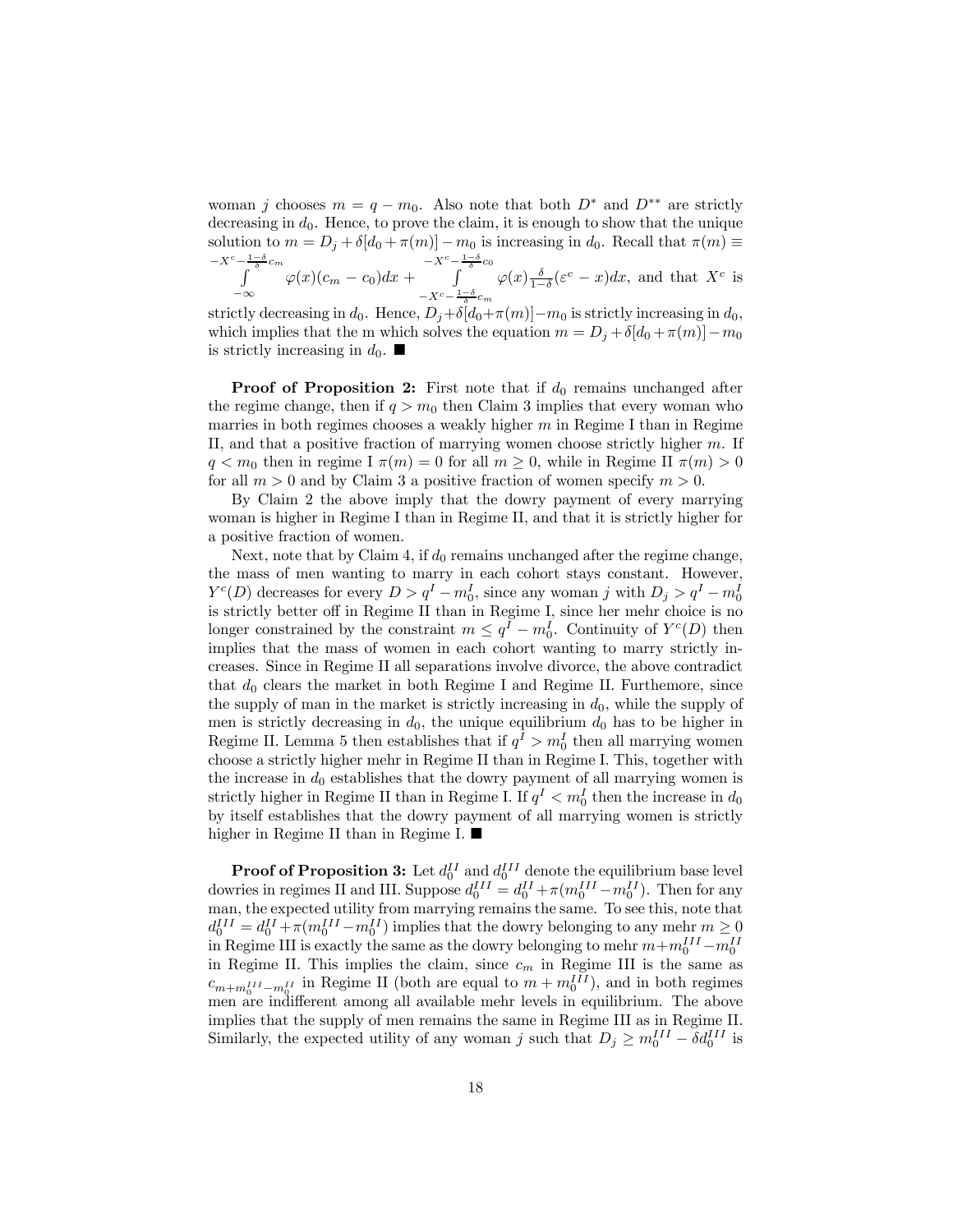the same in Regime III as in Regime II. To see this, denote the optimal mehr choice of woman j (as defined in Claim 3) in Regime II by  $m_j^{II}$ . Then choosing mehr level  $m_j^{II} - (m_0^{III} - m_0^{II})$  in Regime III yields the same expected utility for woman  $j$ , and it yields strictly higher expected utility than any other mehr choice. However, for any woman j such that  $D_j < m_0^{III} - \delta d_0^{III}$ , the expected utility from getting married in Regime III is strictly lower than the expected utility from getting married in Regime II, since the optimal mehr choice in Regime III, that is  $m = 0$ , yields a strictly lower expected utility than the optimal mehr choice in Regime II. This implies that  $Y^c(D)$  strictly increases for  $D < m_0^{III} - \delta d_0^{III}$ . Continuity of  $Y^c()$  then implies that the mass of women wanting to marry in each cohort is strictly smaller in Regime III than in Regime II. Since by Claims 4 and 5 almost all marrying women and men remarry with probability 1 whenever they are eligible to marry, and by Claim 3 all separation implies divorce, the above contradicts that the total supply of men and women wanting to marry at a given period are equal in both regimes. Indeed, since the mass of men wanting to marry from a given cohort strictly increases in  $d_0$  and the mass of women wanting to marry from a given cohort strictly decreases in  $d_0$ , the above argument establishes that  $d_0^{III} < d_0^{II} + \pi (m_0^{III} - m_0^{II})$ .

Let woman j be such that she wants to marry in both regimes. Let  $m_j^H$ denote the optimal mehr choice of this woman in Regime II. Note that  $d_0^{III}$  =  $d_0^{II} + \pi (m_0^{III} - m_0^{II})$ , by Claim 3, would imply that the optimal mehr choice of woman j in Regime III is  $\max(0, m_{j}^{II} - m_0^{III} + m_0^{II})$ , which is weakly lower than  $m_j^{II}$ , and it is strictly lower than  $m_j^{II}$  for  $m_j^{II} \neq 0$ . Then  $d_0^{III} < d_0^{II} + \pi (m_0^{III} m_0^{II}$  and Lemma 5 imply that the optimal mehr choice of woman j in Regime III is weakly lower than  $m_j^{II}$ , and strictly smaller than  $m_j^{II}$  for  $m_j^{II} \neq 0$ .

Let now woman  $j$  be such that she wants to marry in both regimes, and  $D_j \geq m_0^{III} - \delta d_0^{III}$  (that is, by Claim 3, the nonnegativity constraint on mehr does not bind for woman j in Regime III). Let  $m_j^{III}$  denote the optimal mehr choice of this woman in Regime III. Then  $d_0^{III} < d_0^{II} + \pi (m_0^{III} - m_0^{II})$  implies that  $d(m_j^{III})$  in Regime III is strictly lower than  $d(m_j^{III} + m_0^{III} - m_0^{II})$  in Regime II. Note that  $d_0^{III} = d_0^{II} + \pi (m_0^{III} - m_0^{II})$  would imply that the optimal mehr choice of woman j in Regime II is  $m_j^{III} + m_0^{III} - m_0^{II}$ . Then Lemma 5 and  $d_0^{III} < d_0^{II} + \pi (m_0^{III} - m_0^{II})$  imply that in Regime II woman j chooses a higher mehr than  $m_j^{III} + m_0^{III} - m_0^{II}$ . This concludes that both the mehr and the total dowry payment of woman  $j$  is strictly higher in Regime II than in Regime III. ¥

Computations for the example in 3.5.3.:

1. Regime I:  $m_0 = 0$ .

It is straightforward to show that in equilibrium type I women have to be indifferent between marrying or not. Claims 2-4 then imply that in equilibrium: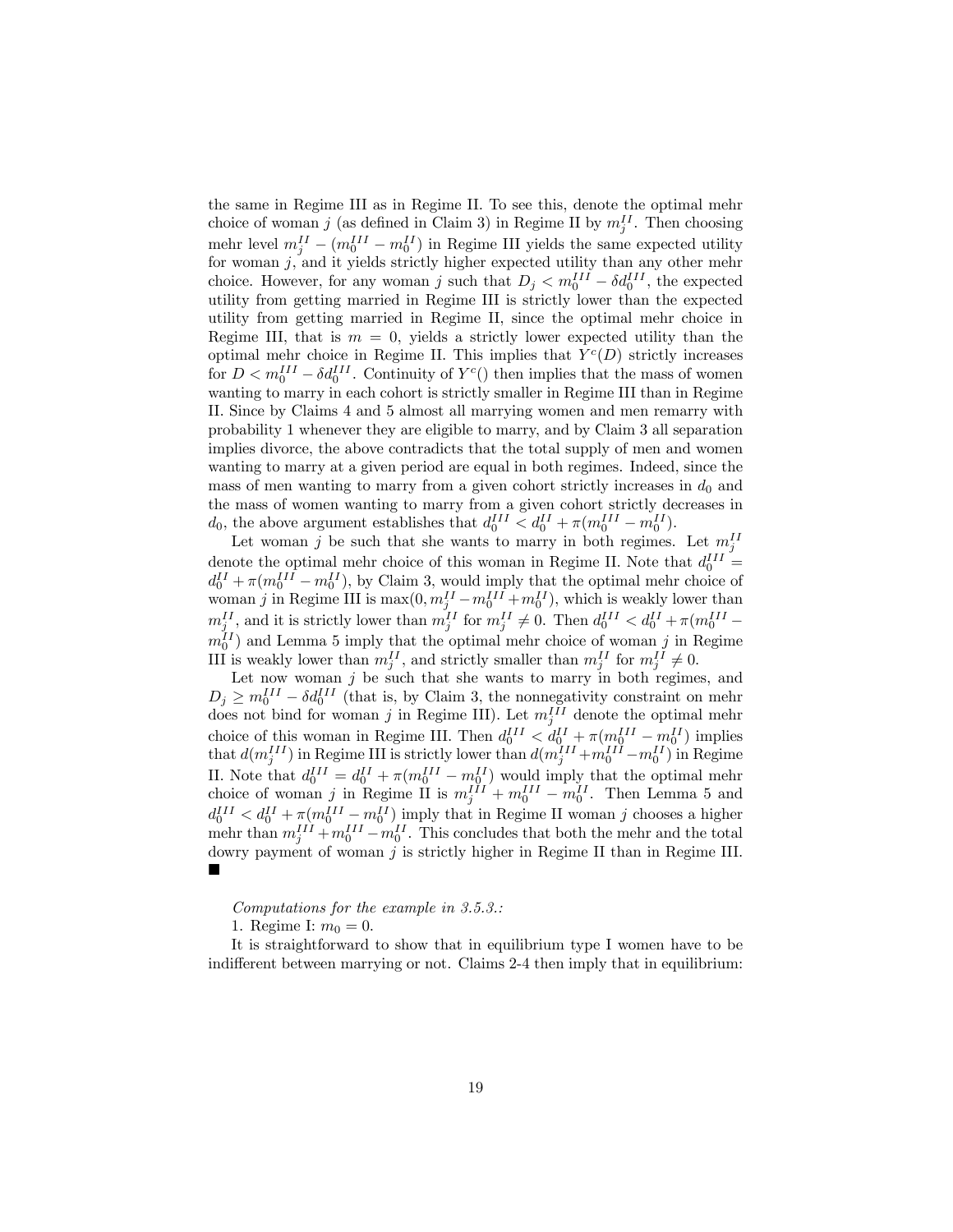$$
\frac{1}{1} = d_0 + \int_{-\infty}^{\varepsilon^c} \frac{1}{\sqrt{2\pi}} e^{-\frac{x^2}{2}} (1 - \varepsilon^c + x + 9) dx + \int_{\varepsilon^c}^{\infty} \frac{1}{\sqrt{2\pi}} e^{-\frac{x^2}{2}} 10 (1 - \varepsilon^c + x) dx
$$
  
\n
$$
m = .9 \times (.5 + \int_{-\infty}^{\varepsilon^c - \frac{1}{9}m} \frac{1}{\sqrt{2\pi}} e^{-\frac{x^2}{2}} m dx + \int_{\varepsilon^c - \frac{1}{9}m}^{\varepsilon^c} \frac{1}{\sqrt{2\pi}} e^{-\frac{x^2}{2}} (.9 \frac{\varepsilon^c - x}{.1}) dx)
$$
  
\n
$$
-d_0 - \int_{-\infty}^{\varepsilon^c - \frac{1}{9}m} \frac{1}{\sqrt{2\pi}} e^{-\frac{x^2}{2}} 1.858 3 dx - \int_{\varepsilon^c - \frac{1}{9}m}^{\varepsilon^c} \frac{1}{\sqrt{2\pi}} e^{-\frac{x^2}{2}} (.9 \frac{\varepsilon^c - x}{.1}) dx +
$$
  
\n
$$
\frac{\varepsilon^c - \frac{1}{9}m}{\int_{-\infty}^{\varepsilon^c - \frac{1}{2}m} \frac{1}{\sqrt{2\pi}} e^{-\frac{x^2}{2}} (1.25 + m + 9) dx + \int_{\varepsilon^c - \frac{1}{9}m}^{\infty} \frac{1}{\sqrt{2\pi}} e^{-\frac{x^2}{2}} \frac{1.25}{.1} dx = 10
$$

, where  $m$  is the mehr chosen by type I women.

The solution is:  $\{\epsilon^c = 1.1943, d_0 = 0.68350, m = 1.993\}.$ 

Then the dowry payment of type I women is:

$$
0.683\,50 + \int_{-\infty}^{1.194\,3-\frac{1}{9}1.993} \frac{1}{\sqrt{2\pi}} e^{-\frac{x^2}{2}} 1.993 dx + \int_{1.194\,3-\frac{1}{9}1.993}^{1.194\,3} \frac{1}{\sqrt{2\pi}} e^{-\frac{x^2}{2}} (0.9\frac{1.194\,3-x}{0.1}) dx =
$$

2. 397 9.

The optimal mehr choice of type II women is given by:

$$
3.5 + .9 \times (0.68350 + \int_{-\infty}^{1.1943 - \frac{1}{9}m} \frac{1}{\sqrt{2\pi}} e^{-\frac{x^2}{2}} m dx + \int_{1.1943 - \frac{1}{9}m}^{1.1943} \frac{1}{\sqrt{2\pi}} e^{-\frac{x^2}{2}} (0.911943 - x) dx
$$
  
The solution is:  $\lim_{x \to 0} \frac{1}{2} \cdot 10^{-2} \frac{1}{2} \cdot 10^{-1}$ 

The solution is:  $\{ |m = 11.229| \}$ .

Therefore, the dowry payment of type II women is given by:

$$
0.683\,50+\int\limits_{-\infty}^{1.194\,3-\frac{1}{9}11.229}\frac{1}{\sqrt{2\pi}}e^{-\frac{x^2}{2}}11.229dx+\int\limits_{1.194\,3-\frac{1}{9}11.229}\frac{1}{\sqrt{2\pi}}e^{-\frac{x^2}{2}}(.9\frac{1.194\,3-x}{.1})dx=
$$

8. 587 6

2. Regime II:  $m_0 = 9$ .

It is straightforward to show that in equilibrium type II men have to be indifferent between marrying or not. Claim 4 then implies  $\varepsilon^c = 1$ . The condition for type II men to be indifferent between marrying or not is then given by:

$$
d_0 - \int_{-\infty}^{1-\frac{9}{9}} \frac{1}{\sqrt{2\pi}} e^{-\frac{x^2}{2}} 9 dx + \int_{1-\frac{9}{9}}^{1} \frac{1}{\sqrt{2\pi}} e^{-\frac{x^2}{2}} (0.9\frac{1-x}{1.1}) + \int_{-\infty}^{1} \frac{1}{\sqrt{2\pi}} e^{-\frac{x^2}{2}} (1 - 1 + x + 0.9\frac{1}{1.1}) dx + \int_{1}^{\infty} \frac{1}{\sqrt{2\pi}} e^{-\frac{x^2}{2}} \frac{1-1+x}{1} dx = 10.
$$

The solution to this is  $d_0 = 6.4096$ .

It is straightforward to verify that at this level of  $d_0$  it is strictly better for type I women to stay out of the market than marrying with any nonnegative level of mehr.

The optimal mehr choice of type II women is given by:

$$
m = 3.5 + 0.9 \times \left(\int_{-\infty}^{\frac{1-\frac{m}{9}}{\sqrt{2\pi}}} \frac{1}{e^{-\frac{x^2}{2}}} m dx + \int_{1-\frac{m}{9}}^1 \frac{1}{\sqrt{2\pi}} e^{-\frac{x^2}{2}} (0.9\frac{1-x}{1}) dx\right) - 9.
$$

The solution to this is:  $\{[m = 0.0787]\}.$ The dowry payment of type II women: